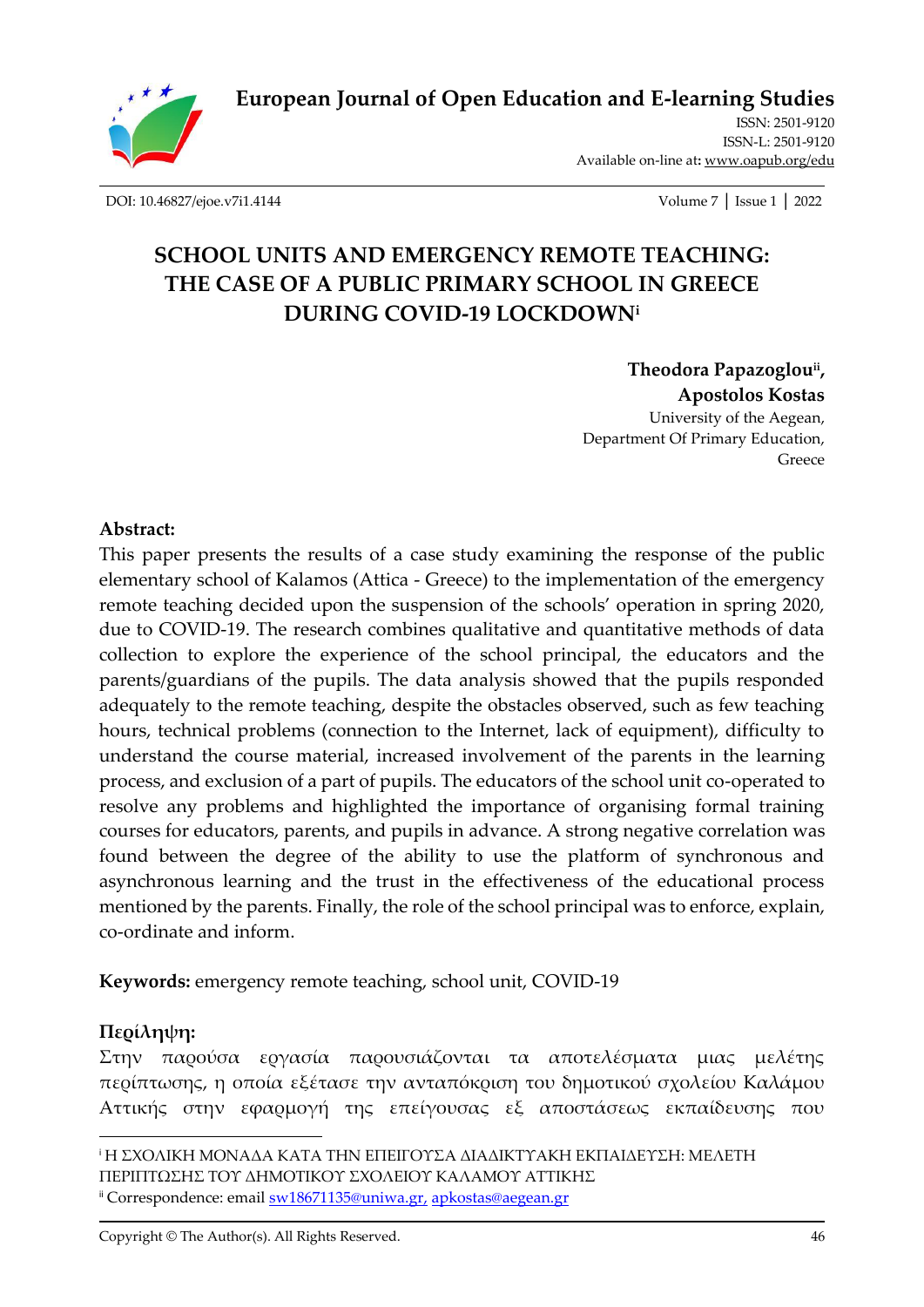αποφασίστηκε μετά το κλείσιμο των σχολικών μονάδων, την άνοιξη του 2020, λόγω COVID-19. Η έρευνα συνδύασε ποιοτικές και ποσοτικές μεθόδους συλλογής δεδομένων για να διερευνήσει την εμπειρία της διευθύντριας, των εκπαιδευτικών και των γονέων/ κηδεμόνων των μαθητών του σχολείου. Η ανάλυση των δεδομένων κατέδειξε την ικανοποιητική ανταπόκριση των μαθητών στην εξ αποστάσεως εκπαίδευση παρά τον εντοπισμό εμποδίων, όπως λίγες ώρες διδασκαλίας, προβλήματα σύνδεσης στο διαδίκτυο, έλλειψη συσκευών, δυσκολία κατανόησης της ύλης, αυξημένη εμπλοκή των γονέων στην μαθησιακή διαδικασία, και αποκλεισμός μερίδας μαθητών. Οι εκπαιδευτικοί της σχολικής μονάδας συνεργάστηκαν μεταξύ τους για την επίλυση προβλημάτων, ενώ υπογράμμισαν την ανάγκη εκ των προτέρων οργάνωσης τυπικών επιμορφώσεων για εκπαιδευτικούς, γονείς και μαθητές. Εντοπίστηκε ισχυρή αρνητική συσχέτιση μεταξύ του βαθμού ευκολίας χρήσης της πλατφόρμας σύγχρονης και ασύγχρονης διδασκαλίας και της πεποίθησης της αποτελεσματικότητας της εκπαιδευτικής διαδικασίας που ανέφεραν οι γονείς. Τέλος, ο ρόλος της διευθύντριας ήταν ενισχυτικός, επεξηγηματικός, συντονιστικός και ενημερωτικός.

**Λέξεις κλειδιά:** επείγουσα εξ αποστάσεως εκπαίδευση, σχολική μονάδα, COVID-19

### **1. Introduction**

During the Covid-19 pandemic in 2020, various governments all over the world announced measures for the confinement of the pandemic, some of which included the resumption of the educational process using remote teaching methods. The main reason behind this was the restriction of face-to-face interaction; however, not everybody was prepared for this online transition of teaching. Even though online teaching and learning have a long past, this was not the case this time: there was little or no planning involved in the implementation of remote teaching. In Greece, the idea behind the decision to "go online" was to save the school year, so that students would not have to repeat the class the following year. During the lockdown period, a non-mandatory remote teaching framework was established, for the pupils of elementary schools in Greece. This framework provided for the support of the educational process with a platform for synchronous teaching and the use of a repository for asynchronous operation for pupils and educators. The whole project was rated as a success, however, there needs to be a scientific investigation regarding the actual experience of teachers, students, and their families. Researchers from different countries mention insuperable obstacles for some students, obstacles which prevented the learning process from happening (Abel, 2020; Johnson, Veletsianos, & Seaman, 2020; Onyema, et al., 2020; Sahu, 2020).

Sharma and Kitchens (2004) define e-learning as the use of online operations, such as virtual classrooms, which allow for digital collaboration and technology-assisted distance learning. However, it is certain that e-learning is designed for online use from the beginning (Hodges et al., 2020). E-learning is offered in two ways or a combination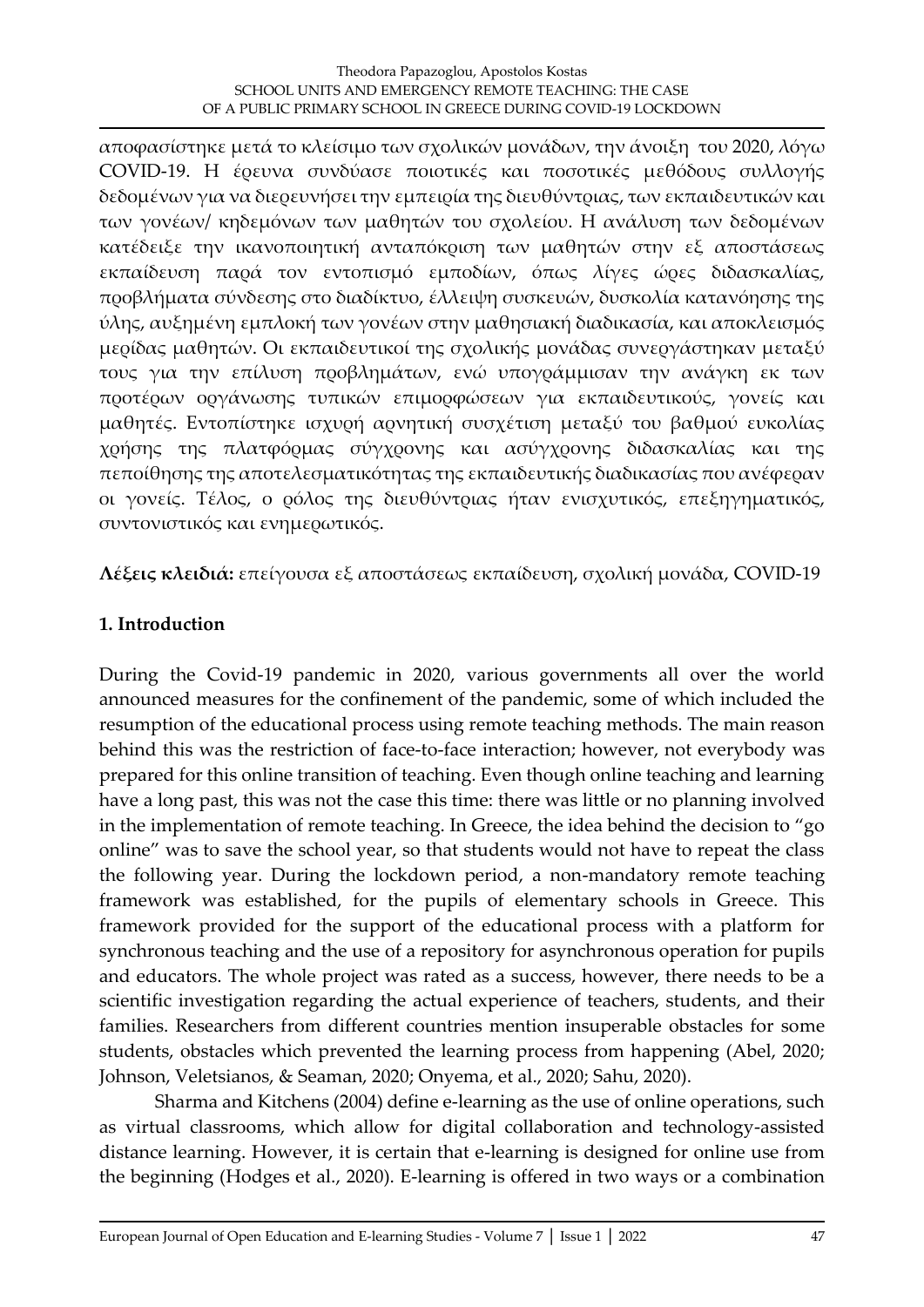thereof: synchronous and asynchronous teaching. The model of synchronous teaching resembles that of a traditional classroom. The communication between the educator and the pupils is performed inreal-timee (Sophos, Kostas & Paraschou, 2015 in Greek). The educator teaches and the participants attend the class remotely at the same time from different locations. The asynchronous model includes handing out the material to the students who study it at a different time individually, which may be preferable in a number of cases, e.g. when the students are needed to explore a course unit themselves or to study something, each one at their own pace or when it is difficult to arrange a meeting with all the students at once (ibid.).

In contrast to distance learning, which is based to a great extent on careful advance planning, emergency remote teaching is a temporary shift of the educational process from face-to-face teaching to remote, due to some crisis. Crises may regard the obstruction of the educational process because of earthquakes, floods or hurricanes, warfare, or educational reforms (Sinclair, 2001). As soon as the crisis is over, teaching returns to faceto-face, as the usefulness of the process is limited, in the lack of alternatives, to the temporary substitution of delivering face-to-face teaching. This means that the educational process is not based on remote delivery from the beginning, but tools and methods are remotely used from necessity and exclusively for the duration of the crisis (Hodges et al. 2020).

### **2. Current situation**

The transition to remote teaching cannot be made overnight, in the sense that designing a course for remote teaching is a time-consuming process that needs organization and is quite different from designing a face-to-face teaching course. In other words, teaching is "*not merely a matter of information transmission*" (Hodges et al., 2020). The effectiveness of remote teaching is related to numerous factors: technology infrastructure, technical and technological knowledge of the involved parties, quality of the material, and effectiveness of the methods, as well as communication among the parties.

However, the transition in the case of emergency remote teaching is a source of concern for the researchers and raises a number of questions regarding its implications on the educational process itself (Onyema et al. 2020). The main concern is that not all students have access to the technological means necessary for remote teaching, i.e. access to the Internet or some device (Shin & Hickey, 2020). The negative impact of the occasional Internet connection must also be considered (Reich et al., 2020). These barriers account for approximately 45% of households worldwide, creating therefore high educational, social, and economic costs for disadvantaged persons and their families (Onyema, et al., 2020). Czerniewicz et al., (2020) also stress the inequality issues, highlighting that students lacking resources and already facing challenges in face-to-face teaching, fell further behind compared to their classmates, during the pandemic.

School closure intensifies pressure not only for the families with limited resources but also for those with limited digital skills. Moreover, students may have less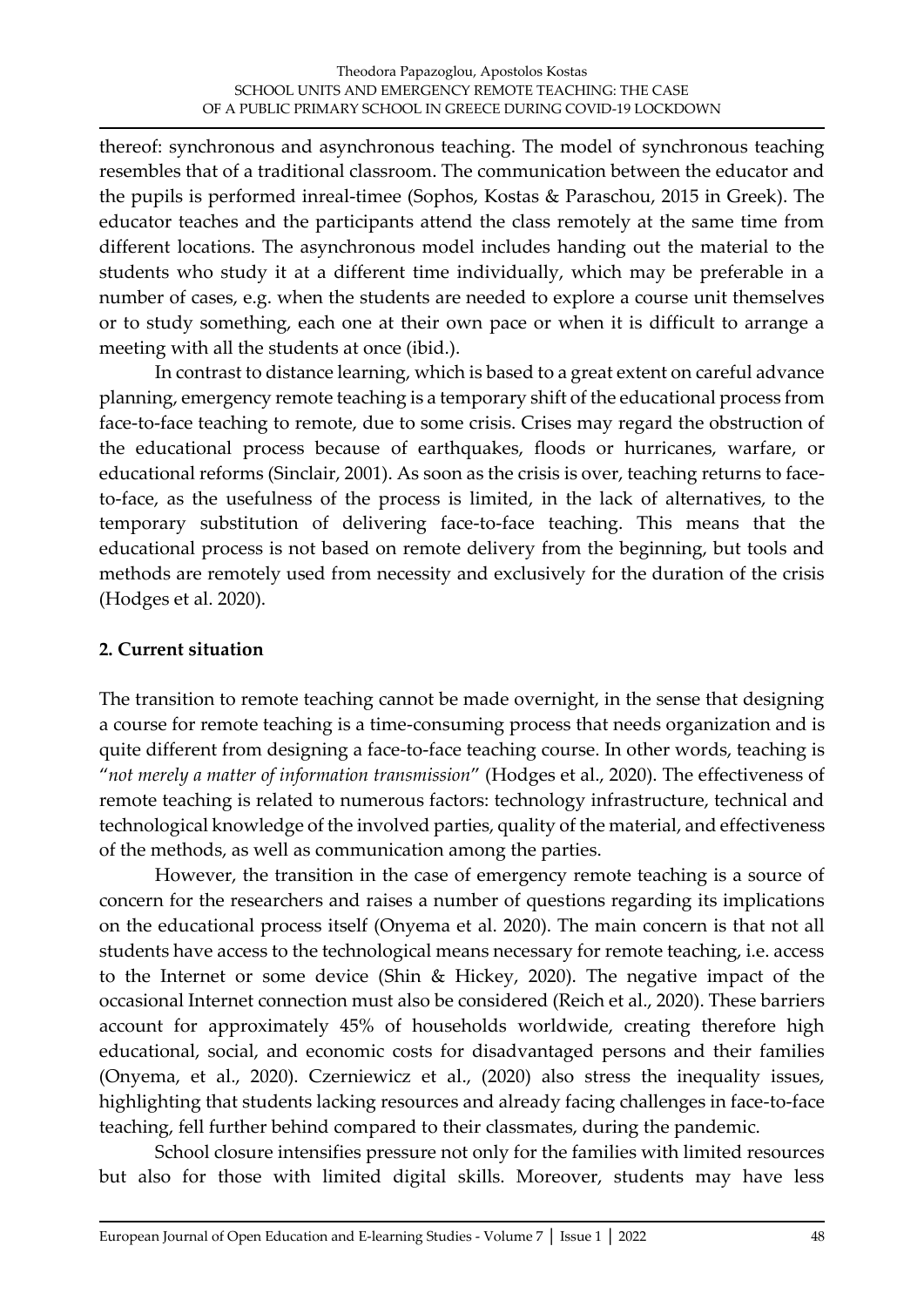involvement in the educational process and fewer participation opportunities, as well as fewer opportunities for progress and development. The limited access to education may be a risk factor of increased school dropout, as well as criminality. Finally, there may be phenomena of social isolation and reduced socialization, which is necessary for learning and creativity (UNESCO, 2020b).

According to Abel (2020), the main problems encountered regarding the transition to remote teaching amidst the pandemic are the poor quality of Internet access, the financial constraints, the lack of technological devices and affective or emotional support, factors that seem to have a negative impact on engaging in the learning process. The phenomenological research concludes that it is of the utmost importance to adapt the design of curricula to make education inclusive and to reduce the number of learners that are excluded from the learning process. It is very important to respond to the needs of the learners and to the experiences of the educators, in order to design effective curricula for everyone.

Wilcox and Vignal (2020) highlight the reduced student motivation in their study. More than 80% of the students participating in the research, reported that they experienced reduced interaction during remote teaching and 72% considers that this reduction had a negative impact on learning. An additional challenge was faced in the field of assessing the knowledge gained by the students. It appears that a great percentage of the participants in the research is doubtful regarding the credibility and the validity of the online assessment examinations. It is a challenge for the teachers to apply assessment procedures that ensure valid results, are easily used online, and ensure equal terms for all the participants (Sahu, 2020). Finally, more than one-fourth of the participants in the study encountered problems with seamless Internet access, the ability to find a proper place for study or connection to the synchronous learning platform, and time difference. Shin και Hickey (2020) maintain that the success of remote teaching is related to various factors, e.g. student motivation, the sense of community and social interaction, knowledge of the tools and devices used, but also factors related to the teachers' preparedness (Cherif et al., 2019). Many teachers stated that they felt unprepared for the transition to emergency remote teaching and delivered remote teaching without the necessary time to prepare (Shin & Hickey, 2020; Johnson, Veletsianos, & Seaman, 2020; Sahu, 2020). Naturally, this emergency transition to remote teaching did not allow for proper design in advance in order to ensure quality. Even teachers who had had experience with remote teaching encountered problems with the unrealistic time frames available to support remote teaching (Johnson, Veletsianos, & Seaman, 2020). The difficulty of the educational institutions, educators, and students to respond to the transition to remote teaching, led to modifications and leniency in the educational process, workload, and syllabus, with frequent postponements of the scheduled and unscheduled examinations and assessment criteria (Johnson, Veletsianos, & Seaman, 2020; Shin & Hickey, 2020).

Talidong (2020) studied the implementation of an emergency remote teaching in China, using a sample of 20 teachers. She focused on the emerging difficulties, the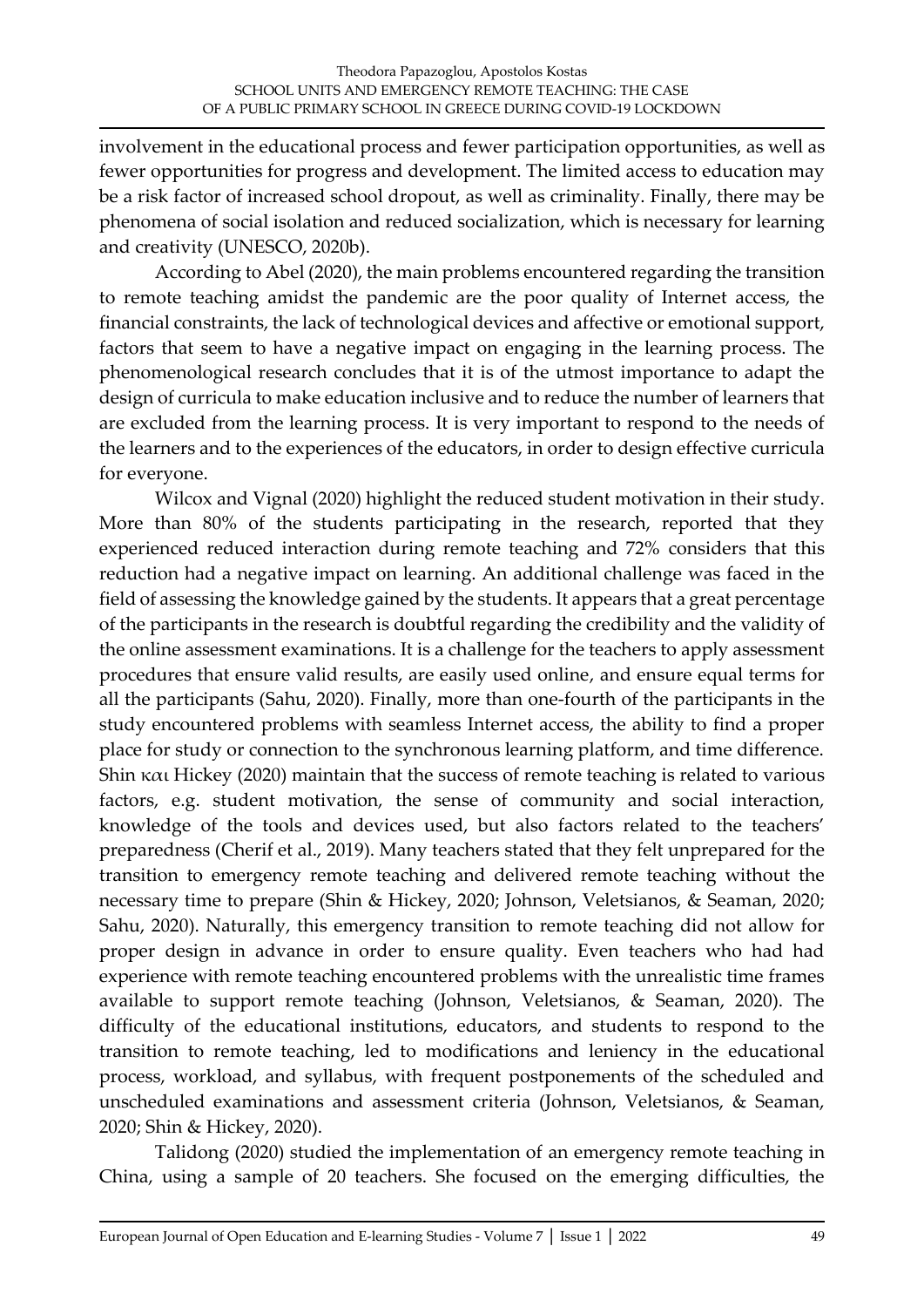teachers' views regarding emergency remote teaching, the material available for use, as well as teaching quality. The researcher used an online questionnaire with 15 questions that led, inter alia, to the following conclusions:

- Most of the participants believe that they are equipped with the necessary material to be able to teach in case of an emergency.
- The participants expressed the importance of continuing the learning process during the pandemic and consider the results of emergency remote teaching beneficial.
- It is necessary to include the students' needs and their background in the design of remote teaching, as well as to place the design in a conceptual framework and to use a teaching model to support the designers and the teachers with theory.

Another case study (Mohmmed, Khidhir, Nazeer & Vijayan, 2020) showed the effectiveness of emergency remote teaching in Middle East College Oman, using random sampling from students and educators and collecting qualitative analysis data. The researchers suggest flexibility in teaching and provision of synchronous and asynchronous learning, variety in the tasks assessed and deadlines, and constant support of the students during remote teaching. Moreover, direct and accurate feedback is deemed necessary. The analysis of the research data highlighted the importance of pedagogical creativity on the part of the educators aiming to motivate students. On the other hand, educators need to be equipped with the necessary tools in order to deliver efficient remote teaching and to avoid simply transmitting information online. Finally, technical support is important both for the educators and the students, but also for the material assessment of the learning process.

Whalen's study (2020) was conducted through a questionnaire distributed in the social media to 325 educators of public and private schools mainly in the U.S.A. and in other countries (Egypt, Hong Kong, Canada, Italy, Spain, and China). The study describes a significant difference in the degree of educators' readiness to deliver emergency remote teaching during the pandemic. Most educators stated that they were learning didactic strategies and tools during the remote teaching period, although it has been stressed for decades in the literature that educators do not seem capable of teaching with the aid of technology (Foulger et al., 2017). The study showed that the lack of preparation, training and support in designing quality lessons has intensified the participants' stress, but also the effectiveness of remote teaching. The researcher suggests infusing curricula with experiences with educational technology, providing the teachers with opportunities to develop remote and blended teaching skills, and fostering the creation of social networks supporting lifelong education for educators in remote teaching.

All survey findings agree that technological barriers may prevent students from attending remote teaching seamlessly and delivering assignments in time (Shin & Hickey, 2020; Reich et al., 2020). Some participants in the Shin και Hickey survey (2020) with limited resources and Internet access, reported that the process of emergency remote teaching was a challenge to them. Moreover, there seems to be a risk of further marginalisation of the students with special educational needs and a general increase in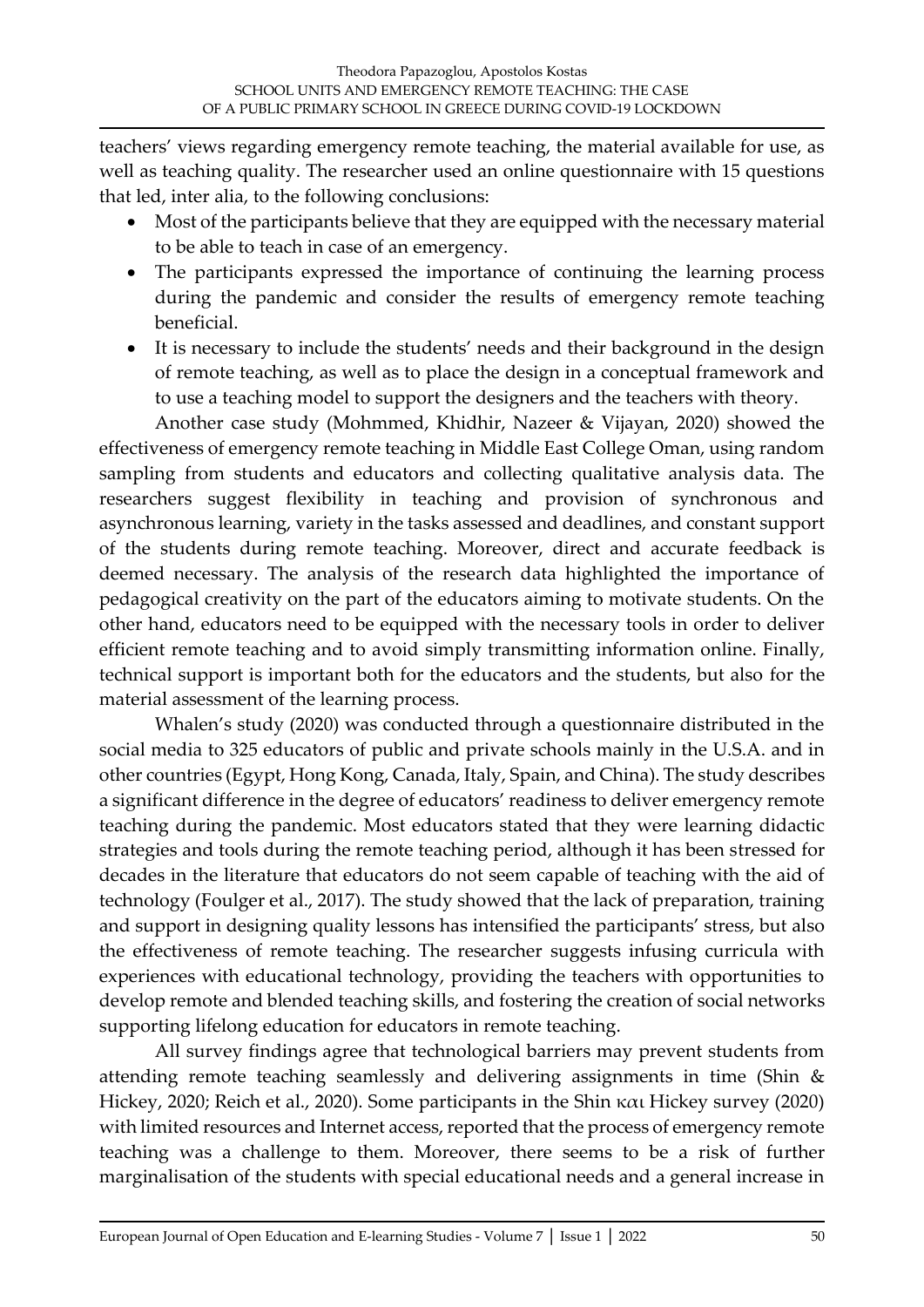phenomena of inequality (Shah et al., 2020). Shin και Hickey (2020) wonder if the results of the studies really include those that did not have the means to participate in online surveys; are the more vulnerable groups of population sufficiently represented in the findings of the surveys or not?

Student motivation during the emergency remote teaching adopted to respond to the pandemic seems to be at a low level in matters of research (Reich et al., 2020). This fact can have a negative impact on learning.

Many participants in surveys stated that physical presence at the educational institutions does not only facilitate the learning process; the educational institution is considered to be at the heart of interaction and communication, which is necessary for learning and development. Feedback also seems to be of great importance (Chatterjee & Correia, 2020; Czerniewicz, Trotter & Haupt, 2019; Lorenzo 2008; Shin & Hickey, 2020). The postponement of laboratory classes and practical exercising seems to have a negative impact on the experience of the participants (Onyema et al., 2020; Shin & Hickey, 2020).

The interaction of students with their peers was interrupted during the pandemic and due to the restrictive measures adopted by the governments to control the situation. This, apart from hindering the learning process (Onyema, et al., 2020), may have a negative impact on the children's mental health (Douglas, Katikireddi, Taulbut, McKee, & McCartney, 2020), and especially the younger ones, whose brain may be exposed to higher levels of stress and isolation (Fernández‐Aranda et al., 2020; Shah, Mann, Singh, Bangar, & Kulkarni, 2020). Anxiety in children may increase due to the lack of physical proximity with other members of the family, the disease, or fear of death for themselves or their beloved people, serious changes in the financial condition of the family, uncertainty about the future, causing depression (Racine et al., 2020), panic attacks, reduced appetite and other mental disorders (Minihan, Gavin, Kelly, & McNicholas, 2020; Wigg, de Almeida Coutinho, da Silva, & Lopes, 2020; Tsamakis et al., 2020). Home isolation may intensify family disputes and affect the family dynamics. Overloading households with working from home, interrupting the school routine, and isolating from beloved persons affects the social and emotional balance of the family, risking increasing vulnerability and domestic violence (Marques et al., 2020; Wigg, de Almeida Coutinho, da Silva, & Lopes, 2020; Tsamakis et al., 2020).

In conclusion, the effectiveness of school closure, a practice adopted by governments all over the world, is questionable: indeed, many researchers stress that the disadvantages for the students and their families are greater than the risk of virus transmission within the school environment (Levinson, Cevik, & Lipsitch, 2020; Sharfstein, & Morphew, 2020). The disadvantages appear to be greater for the children living at the poverty line or with diagnosed disabilities. However, the capabilities of schools to safeguard the health of both the students and the personnel need to be taken into account (Dibner, Schweingruber, & Christakis, 2020; Edmunds, 2020).

On the other hand, school reopening seems to be a cause of concern. A recent study (Panovska-Griffiths et al., 2020) recorded increased cases in elementary schools that reopened and the second wave of infections, although it was not clear whether the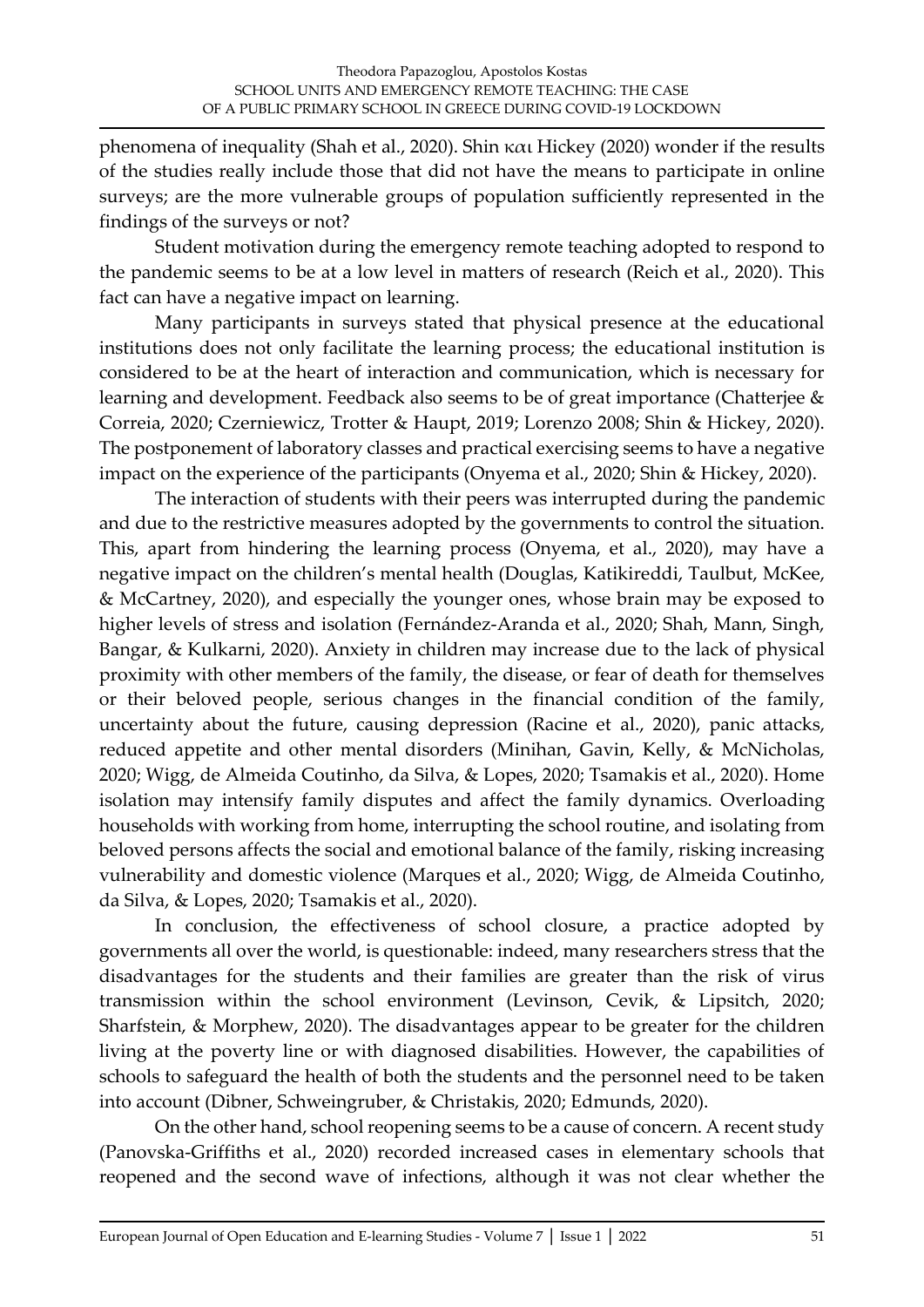increase in cases was due to the increased interaction among the children or the adults, who when the schools are open can return to their work or to other free-time activities. In any case, school opening is expected to lead to increased cases, unless students attend classes in rotation and if the techniques of tracing cases and testing the population for COVID-19 are implemented (Di Domenico et al., 2020).

Many researchers explore the effectiveness and the problems of emergency remote teaching, mainly in tertiary education: whilst the selection of this particular option is perceived as useful (Mohmmed, Khidhir, Nazeer & Vijayan, 2020), the limited access due to a lack of connection or devices (Shin & Hickey, 2020), the strong inequality issues (Shah et al., 2020), the high levels of stress (Fernández‐Aranda et al., 2020), and the intense family disputes (Tsamakis et al., 2020) have led to some skepticism.

The abovementioned show that it is necessary to further study the school unit with the aim to record the actual conditions of the emergency remote teaching in school units of primary education. The need to explore whether there have been similar or different problems in primary education, where the young age of the pupils may be an additional factor affecting the effectiveness of the tools, but also a factor allowing or even imposing the involvement of parents in the educational process, is imperative. Moreover, the relationship of educators with the young pupils and their increased needs to interact with their classmates may augment the negative impact of the lockdown.

#### **3. Research method**

This research aims primarily to record the response of the educators and the pupils of the public elementary school of Kalamos, Greece and their families to the emergency remote teaching, in the period between March 2020 and May 2020, after the suspension of operations of the school units as a measure to prevent the spread of COVID-19.

#### **3.1 Research questions**

Taking into consideration the critical results of the previously mentioned researches, we aimed towards the design of a research which would trace the current situation of the elementary school of Kalamos and would provide an insight of the struggles, if any, of students, parents, and teachers, regarding the abrupt transition to ERT. The existing literature pointed towards specific issues, namely, the lack of internet connection or available devices (Abel, 2020; Whalen, 2020; Wilcox & Vignal, 2020), resulting in the exclusion of students, reduction of motivation (Shin & Hickey, 2020; Wilcox & Vignal, 2020) and compromise (Johnson, Venetsianos & Seaman, 2020; Mohmmed, Khidhir, Nazeer & Vijayan**,** 2020), as well as practical issues related to the evaluation of the learning process through testing (Sahu, 2020).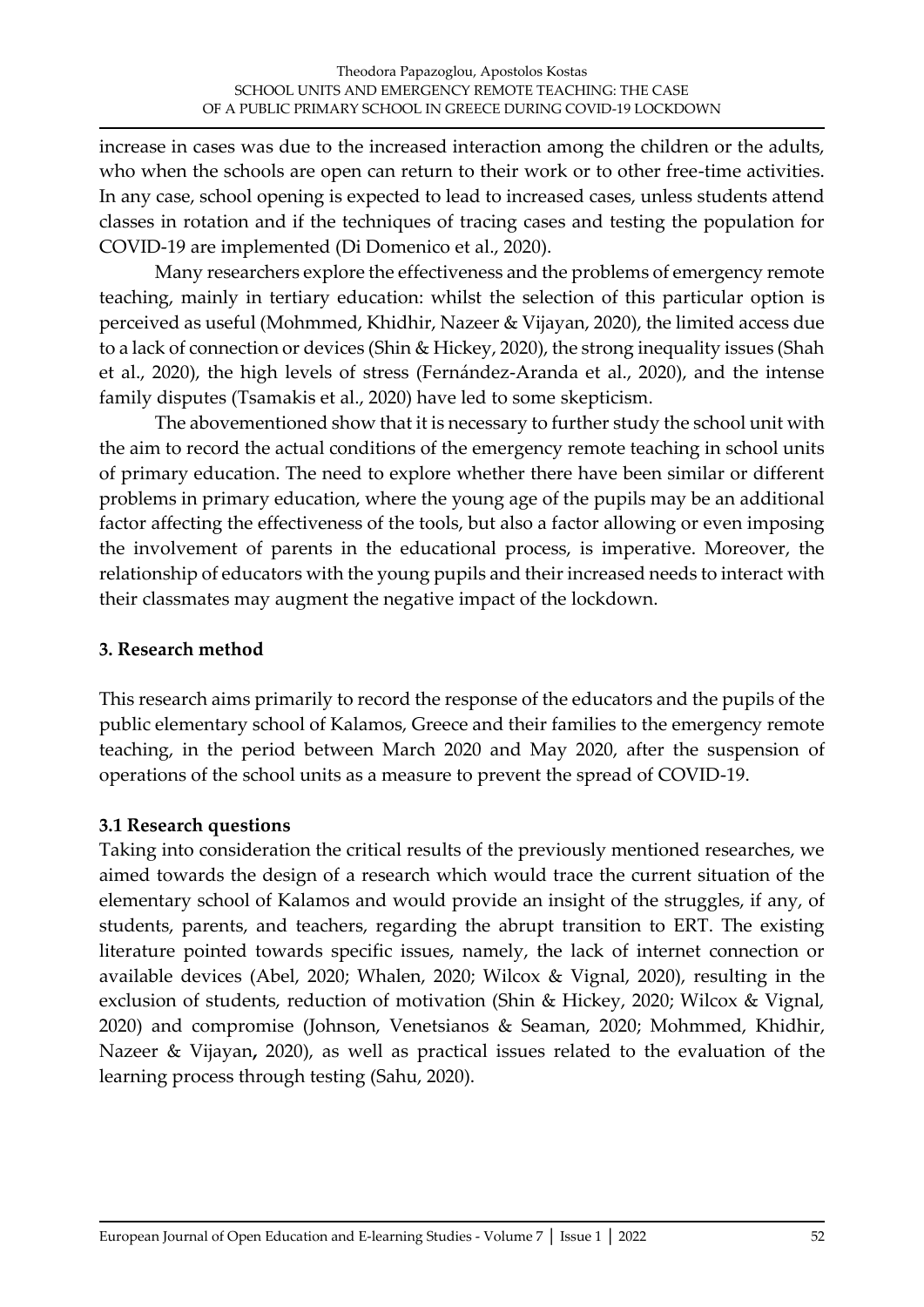#### Theodora Papazoglou, Apostolos Kostas SCHOOL UNITS AND EMERGENCY REMOTE TEACHING: THE CASE OF A PUBLIC PRIMARY SCHOOL IN GREECE DURING COVID-19 LOCKDOWN

| Table 1                                                                                                                              |                           |                                                                                                      |                                                                                                                          |  |  |  |
|--------------------------------------------------------------------------------------------------------------------------------------|---------------------------|------------------------------------------------------------------------------------------------------|--------------------------------------------------------------------------------------------------------------------------|--|--|--|
| Research                                                                                                                             | Kind                      | Sample                                                                                               | <b>Results</b>                                                                                                           |  |  |  |
| Abel Jr, A. (2020).                                                                                                                  | Phenomenological<br>study | 5 students (Philippines)                                                                             | Connection issues, lack<br>of devices, financial<br>limitations, emotional<br>support                                    |  |  |  |
| Chatterjee, R., &<br>Correia, A. P. (2020).                                                                                          | Correlational<br>research | 396 students (USA)                                                                                   | High correlation<br>between positive stance<br>against cooperative<br>learning and feeling of<br>community               |  |  |  |
| Johnson, N., G.<br>Veletsianos, and J.<br>Seaman. 2020.                                                                              | Survey                    | 897 members of<br>university staff,<br>administration and<br>teachers (USA)                          | Use of new teaching<br>methods, reduction of<br>taught material and<br>expectations, need for<br>guidance/assistance     |  |  |  |
| Mohmmed, A.O.,<br>Khidhir, B. A.,<br>Nazeer, A., & Vijayan,<br>V. J. (2020).                                                         | Case<br>study             | Middle East College<br>(Oman)                                                                        | Flexibility in learning<br>process, need for<br>student support,<br>technical skills,<br>socialization problems          |  |  |  |
| Onyema, E. M.,<br>Eucheria, D. N. C.,<br>Obafemi, D. F. A.,<br>Sen, S., Atonye, F. G.,<br>Sharma, D. A., &<br>Alsayed, A. O. (2020). | Survey                    | 200 participants (parents,<br>teachers,<br>students)(Nigeria,<br>Bangladesh, Saudi Arabia,<br>India) | Disruption of learning<br>process, increase of<br>debt, poor<br>infrastructure and<br>connection issues, loss<br>of jobs |  |  |  |
| Shin, M., & Hickey, K.<br>(2020).                                                                                                    | Survey                    | 64 students (USA)                                                                                    | Reduced motivation,<br>escalation of<br>inequalities                                                                     |  |  |  |
| Talidong, K. J. (2020).                                                                                                              | Survey                    | 20 primary school<br>teachers (Philippines)                                                          | Competence, need for<br>evaluation of students'<br>background before ERT                                                 |  |  |  |
| Whalen, J. (2020).                                                                                                                   | Survey                    | 325 K-12 teachers (USA,<br>Canada, Italy, Hong-<br>Kong, Spain, Egypt,<br>China)                     | Connection issues,<br>problems in<br>transformation of<br>traditional teaching to<br>ERT, need for support               |  |  |  |
| Wilcox, B., & Vignal,<br>M. (2020).                                                                                                  | Survey                    | 112 students (USA)                                                                                   | Connection issues,<br>space-finding<br>problems, reduced<br>motivation                                                   |  |  |  |

Considering the lack of specific studies aimed towards elementary school students, we designed our research in order to seek answers for the following research questions:

- 1. How did the pupils of the public elementary school of Kalamos respond to remote online teaching?
- 2. Which factors obstructed the involvement of students in the educational process?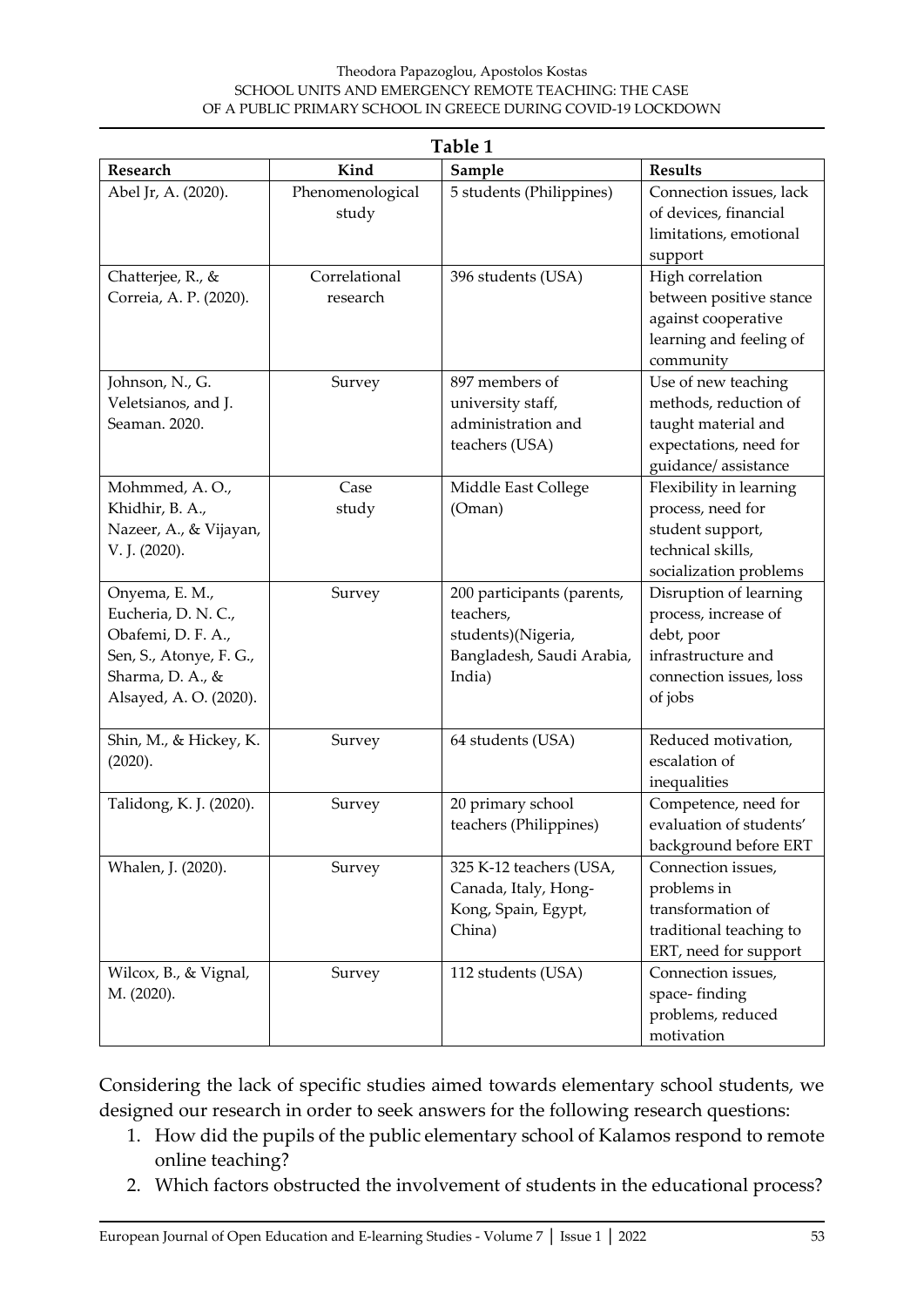- 3. How were the obstacles resolved?
- 4. With which practices did the parents/guardians support the pupils during the remote teaching period?
- 5. How did the educators perceive their role during the remote teaching period?
- 6. What were the expectations of the educators regarding the participation of pupils in remote teaching and the effectiveness of the procedure?
- 7. To what extent did the trainings organised by the co-ordinators of education or other bodies assist the educational process during the pandemic?
- 8. What was the role of the school principal in the organisation of this entire process?

### **3.2 Sample**

The school under study is in Kalamos, a village in the north-eastern Attica. In the school year 2019-2020 this public elementary school numbered 88 pupils, the parents of which were asked to fill out an online questionnaire created in Google Forms. The questionnaire was distributed from October until November 2020. The school is a six-teacher school with 6 supply teachers of general education, 5 of whom were interviewed by telephone in the framework of the research in November 2020. No interviews were performed with specialty teachers, as there were very few respective classes due to the non-mandatory nature of remote teaching at the time. Despite the non-mandatory nature of remote teaching, the headteacher was eager to support the whole process, along with the teachers, who expressed themselves positively towards the resumption of the teaching process, so as not to disrupt the students' learning. Apart from the positive predisposition of the staff, they also stated their eagerness to participate in the research.

#### **3.3 Methodology**

Mixed methods were used for the data collection: a questionnaire was distributed to the parents and/or guardians, as it was considered the most appropriate method of collecting the greatest possible number of data, given that it was not possible to have physical proximity with the participants. On the other hand, the educators and the school principal were asked to answer some general questions in a semi-structured interview. This was considered important as it offers the researcher flexibility and freedom to alter the sequence of questions or to ask for clarifications depending on the answer, or to ask follow-up questions (Bryman, 2017).

The questionnaires distributed for the collection and recording of the views of the students' parents and guardians included their experience during remote teaching due to COVID-19, which led to the closure of schools in March 2020. The questionnaire was created upon careful study of the existing relative literature aiming to record the experience of the students and their parents. During the questionnaire design stage, no published surveys on the assessment of the emergency remote teaching by parents of public-school students existed. As a result, studies that mainly examined the views and the experiences of college or university students were used (Petillion & McNeil, 2020;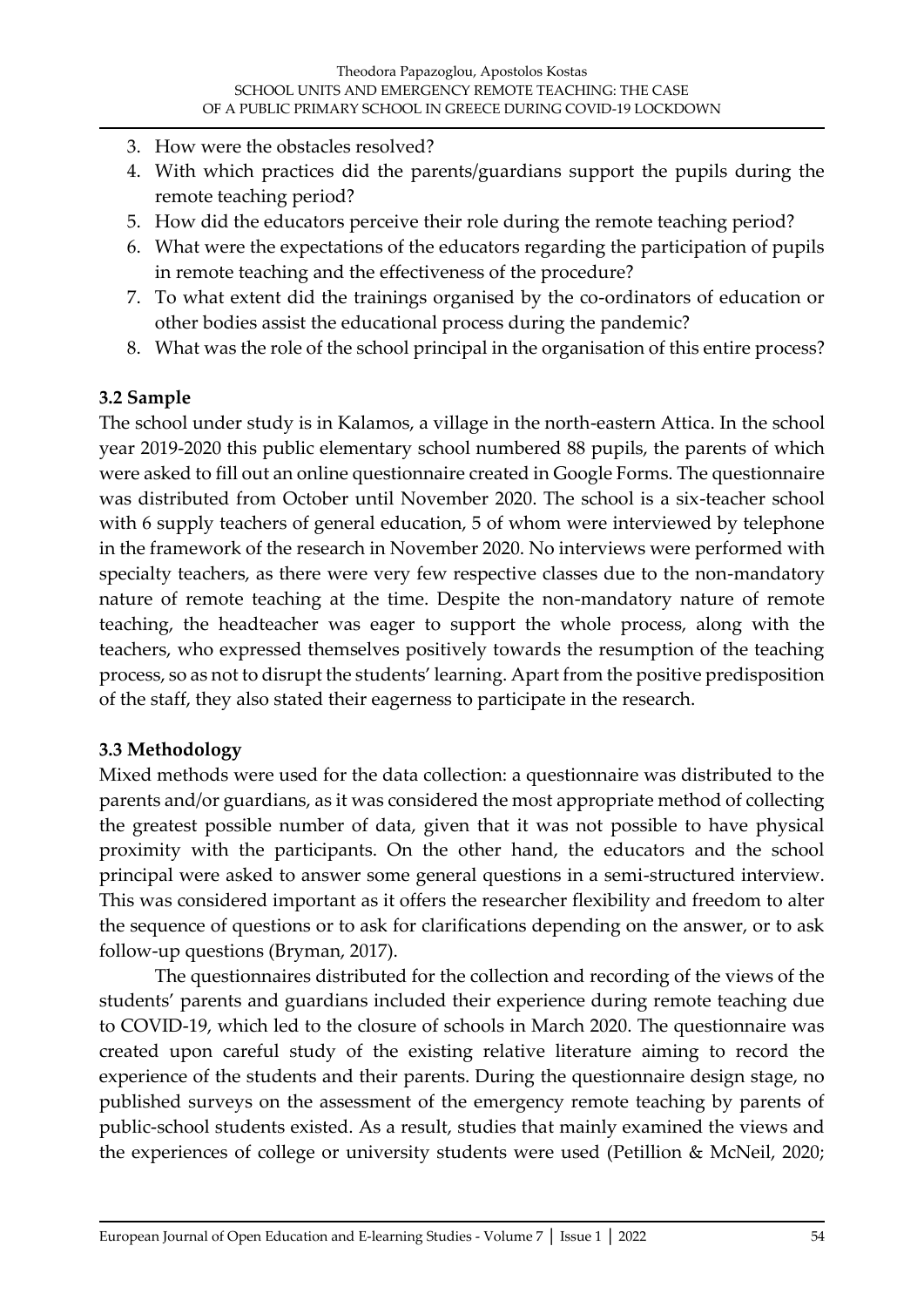Shin & Hickey, 2020). The main axes of the questions used in the questionnaire are presented in the following table.

| Table 2             |               |                |              |                        |               |  |  |  |
|---------------------|---------------|----------------|--------------|------------------------|---------------|--|--|--|
| General/            | Asynchronous  | Synchronous    | Students'    | Materials/             | Evaluation    |  |  |  |
| Demographical       | teaching      | teaching       | support      | <b>Devices/Network</b> |               |  |  |  |
| <b>Education</b> of | Platform used | Platform       | Which        | Availability of        | Effectiveness |  |  |  |
| parents             | (Petillion &  | used           | member       | devices                | (Shin &       |  |  |  |
|                     | McNeil, 2020) | (Petillion $&$ |              |                        | Hickey,       |  |  |  |
|                     |               | McNeil,        |              |                        | 2020          |  |  |  |
|                     |               | 2020           |              |                        |               |  |  |  |
| Availability of     | Frequency of  | Frequency of   | Grade of     | Problem solving        | Feelings      |  |  |  |
| devices             | participation | participation  | support      |                        | (Shin $&$     |  |  |  |
|                     |               |                |              |                        | Hickey,       |  |  |  |
|                     |               |                |              |                        | 2020)         |  |  |  |
| Technology          | Convenience   | Convenience    | Comparison   | Internet connection    | Comments      |  |  |  |
|                     | of use        | of use         | with face to |                        |               |  |  |  |
|                     | (Petillion &  | (Petillion &   | face needs   |                        |               |  |  |  |
|                     | McNeil, 2020) | McNeil,        | of support   |                        |               |  |  |  |
|                     |               | 2020)          |              |                        |               |  |  |  |
| Number of           |               | Mic/camera     | Concerns     | Appropriateness of     |               |  |  |  |
| children            |               | usage          | (Petillion & | available space/       |               |  |  |  |
|                     |               |                | McNeil,      | room                   |               |  |  |  |
|                     |               |                | 2020)        |                        |               |  |  |  |
| Grade               |               | Feelings       |              |                        |               |  |  |  |
| Communication       |               |                |              |                        |               |  |  |  |
| with teacher        |               |                |              |                        |               |  |  |  |
| (Shin & Hickey,     |               |                |              |                        |               |  |  |  |
| 2020)               |               |                |              |                        |               |  |  |  |

**Table 2** 

The questionnaire, which comprised 27 questions, was created and distributed in electronic form. Upon its trial distribution and having resolved any ambiguities, the questionnaire was distributed to the participants as follows: initially, it was sent by the researcher via social media (Facebook). Then, it was posted on the social media webpage of the Parents and Guardians Association of the elementary school of Kalamos. This kind of distribution excluded from the participation of parents or guardians who may not have had access to the Internet or to this particular social media platform, but the restrictive measures regarding movement that were in force during the data collection due to COVID-19, made it impossible for the researcher to have personal contact with parents and guardians.

Semi-structured interviews were used to record the experience of the educators, which the researcher recorded and transcribed upon the consent of the participants. Before conducting the interviews, the participants were informed both on the importance of the research and the importance of their answers for scientific research in general. Moreover, they were informed of the possibility to interrupt the procedure at any time or withdraw their participation in the research. The interview revolved around the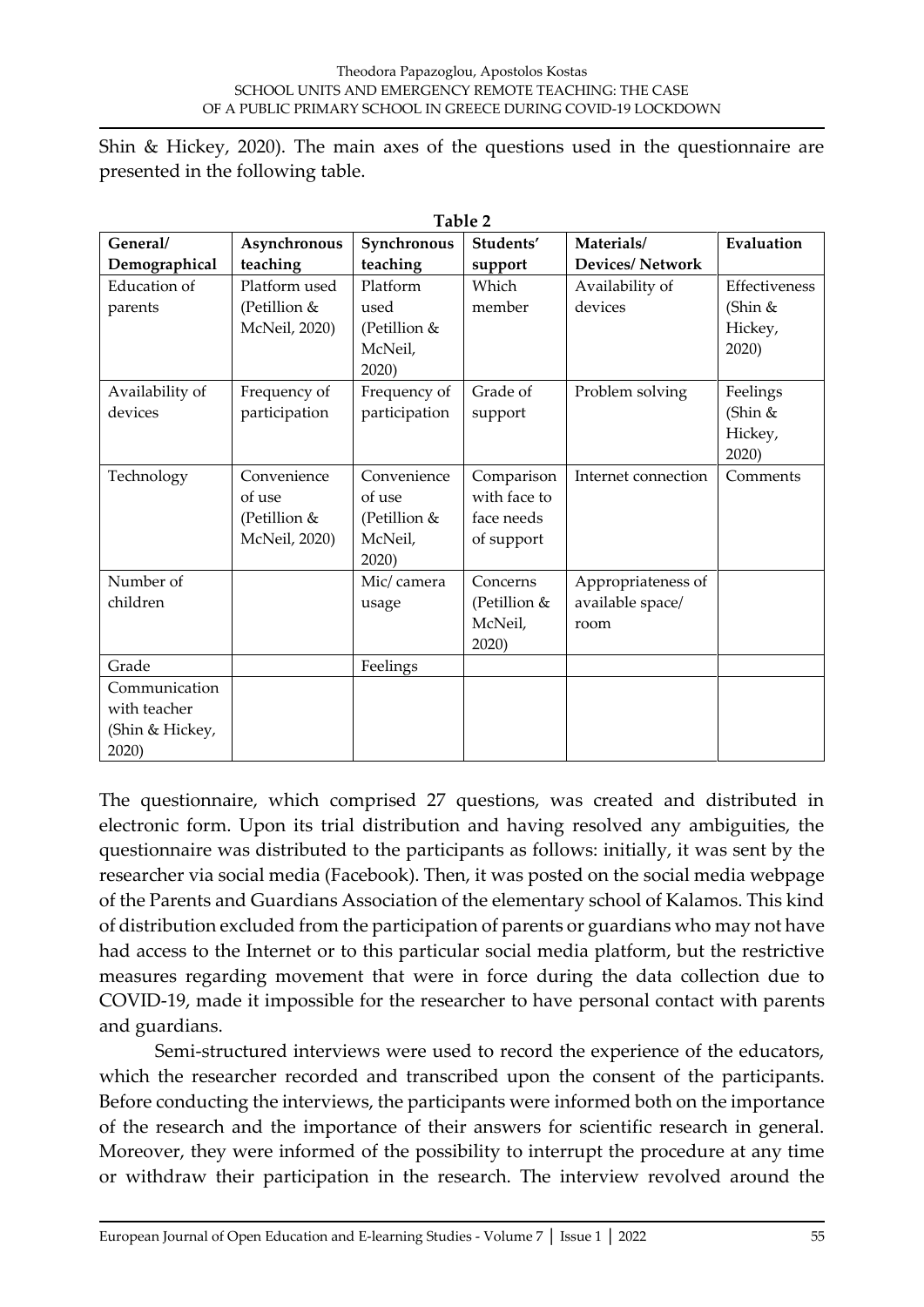following axes: platform, students' participation, communication, support, educator's role, feelings, comments.

The interview transcripts were analysed using thematic content analysis, as defined by Berelson (1952 in Bryman 2017). The content was classified into two levels: Initially, the points of the interviews regarding the educators' views about this process were noted, their role, and their expectations. Secondly, the comments were classified (selected platforms: disadvantages and advantages of use, problems, training and professional development, pupils' and educators' feelings, participation of pupils and expectations, course material, material, and teaching subjects).

The statistical tool SPSS was used for the data analysis of the questionnaires.

### **4. Results**

### **4.1 How did the pupils of the elementary school of Kalamos respond to remote online teaching?**

49 out of the 52 participants stated that their children participated in the remote synchronous teaching, 48 of whom used the Webex platform to this end. Because of the non-mandatory nature of the remote synchronous teaching, only 10 participants stated that the pupils participated daily in the synchronous online class, whereas half of them stated that they used it 2-3 times per week (n=25).

The participation of the pupils of all classes was large. Some isolated problems were noted regarding pupils that could not participate due to lack of equipment or connection to the Internet, which puzzled the educators. One teacher mentioned: *"Out of the 19 students, only one couldn't participate in Webex, and two didn't participate in e-class… I would prefer it if the ministry had found a way to resolve the problem, so that the students wouldn't have been excluded..."* Another teacher said: "*I had one student without internet connection at home, nor printer, with just a cell phone to use… there was no provision for this boy, which made me upset".*



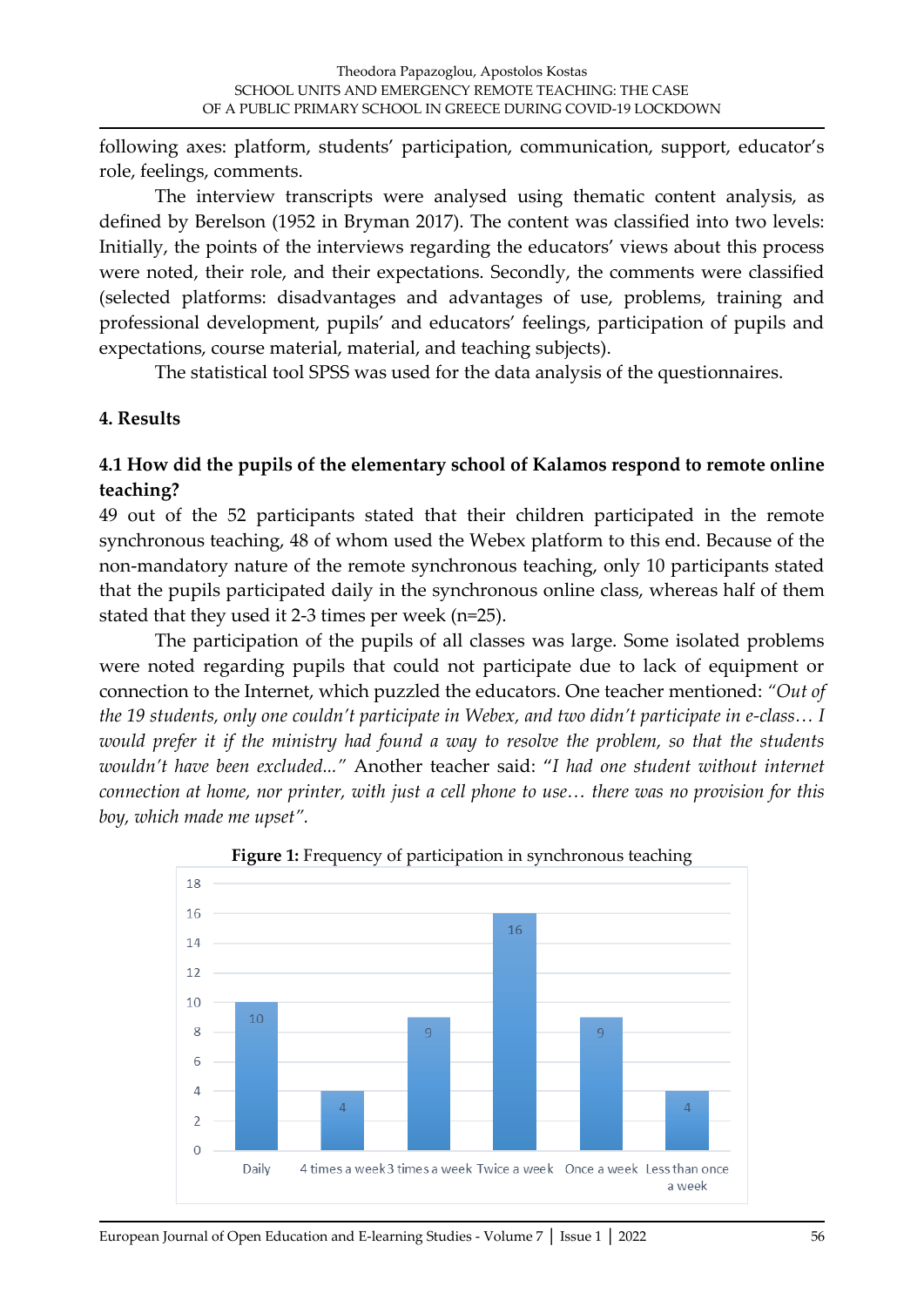Only 25% of the participants found remote online teaching highly or quite effective, whereas 41% were not satisfied at all or thought that it was a little effective.

The statistical analysis of the data of the questionnaires was performed using Pearson's r correlation coefficient for the questions regarding the degree of easiness to use the synchronous and asynchronous platform, as stated by the parents, given the trust in the effectiveness of remote teaching. This analysis showed that there is a correlation between the degree of easiness to use the platform of synchronous teaching and the trust in the effectiveness of the process stated by the parents,  $r = .413$ ,  $n = 52$ ,  $p = .002$ . Similarly, it showed that there is a correlation between the degree of easiness to use the platform of synchronous teaching and the trust in the effectiveness of the process  $r = .418$ ,  $n = 52$ ,  $p =$ .002. The statistical analysis shows that the easier the pupils considered the use of the asynchronous and synchronous platform, the more ineffective the parents considered remote teaching. That is, the parents may have believed that emergency remote teaching was not effective because the pupils were able to easily handle the platforms for the classes. No statistical correlation was found between the level of education of the parents and their stance throughout this process.

|                            |                 | How easy to use was the $\vert$ How effective do you<br>asynchronous platform for $\vert$ think was the remote |           |
|----------------------------|-----------------|----------------------------------------------------------------------------------------------------------------|-----------|
|                            |                 | the student?                                                                                                   | teaching? |
| How easy to use was the    | Pearson         |                                                                                                                | .418      |
| asynchronous platform for  | Correlation     |                                                                                                                |           |
| the student?               | Sig. (2-tailed) |                                                                                                                | .002      |
|                            | N               | 52                                                                                                             | 52        |
| How effective do you think | Pearson         | .418                                                                                                           |           |
| was the remote teaching?   | Correlation     |                                                                                                                |           |
|                            | Sig. (2-tailed) | .002                                                                                                           |           |
|                            |                 | 52                                                                                                             | 52        |

|                            |                 | How easy to use was the $\vert$ How effective do you<br>synchronous platform for | think was the remote |
|----------------------------|-----------------|----------------------------------------------------------------------------------|----------------------|
|                            |                 | the student?                                                                     | teaching?            |
| How easy to use was the    | Pearson         |                                                                                  | .413                 |
| synchronous platform for   | Correlation     |                                                                                  |                      |
| the student?               | Sig. (2-tailed) |                                                                                  | .002                 |
|                            | N               | 52                                                                               | 52                   |
| How effective do you think | Pearson         | .413                                                                             |                      |
| was the remote teaching?   | Correlation     |                                                                                  |                      |
|                            | Sig. (2-tailed) | .002                                                                             |                      |
|                            | N               | 52                                                                               | 52                   |

### **4.2 Which factors obstructed the involvement of the pupils in the educational process?** The data analysis showed the following obstacles:

• Inadequate organisation by the state, non-existent provisions, accounts in the Greek School Network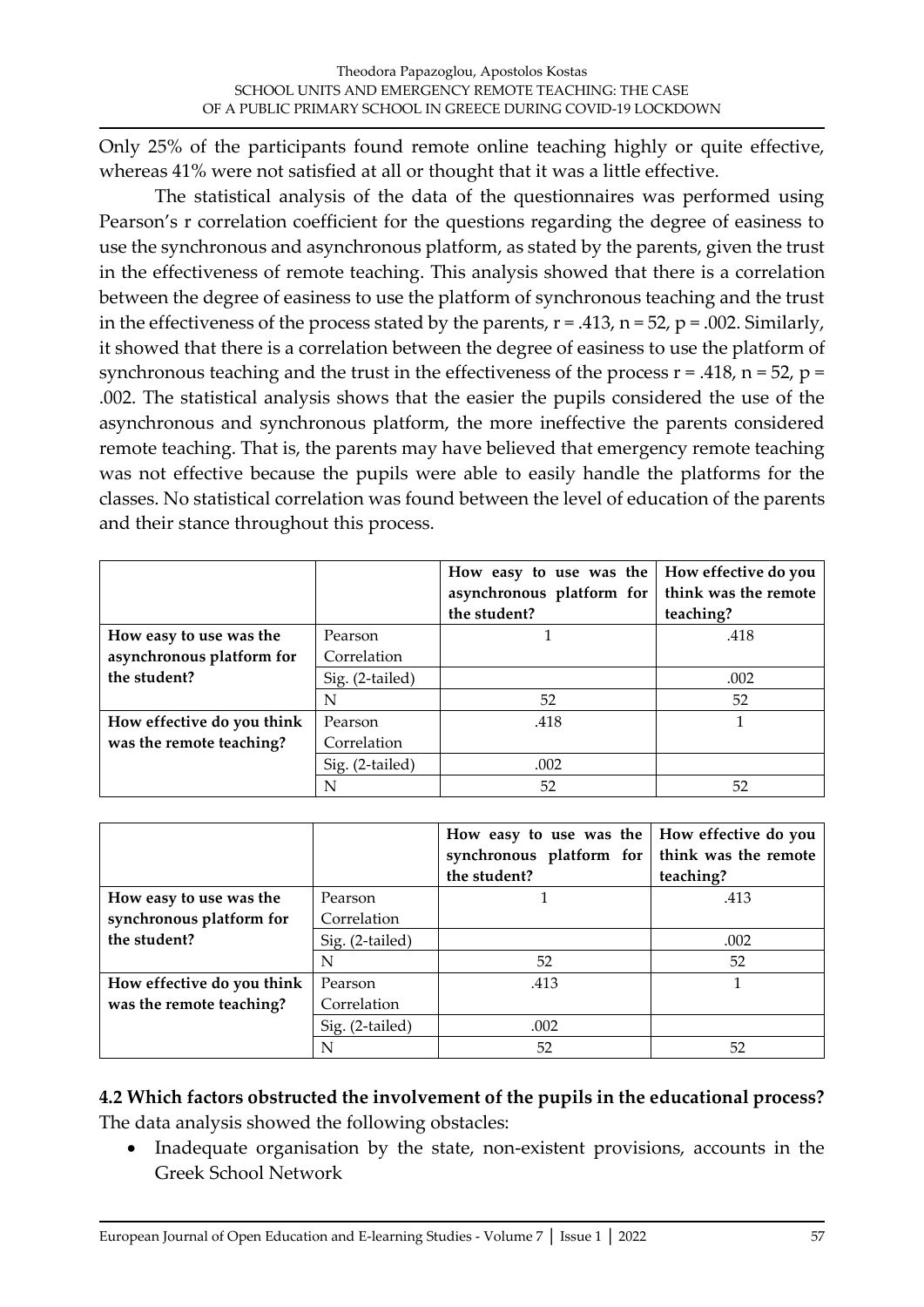- Few teaching hours, reduced contact with classmates and educators
- Difficulty to understand the course material, especially for younger pupils, increased involvement of the parents
- Problems in sending and correcting exercises, an adaptation of the course material
- Problems in finding the appropriate place, use of camera/microphone
- Sharing equipment with others/lack of equipment, connection problems.

Other difficulties encountered by the school unit regarding the transition to remote teaching, according to the school principal, were the difficulty to set a timetable, the transfer of multiple documents sent by the ministry to everyone involved, the "unwillingness" problems of some parents, poor organization of the Greek School Network's helpdesk, the lack of means at school (equipment, connection to the Internet) to respond to pupils' needs that did not have the necessary means or encountered difficulties in sharing devices in the family, and the non-mandatory nature of remotely participating in the educational process.

#### **4.3 How were the obstacles resolved?**

Both the educators and the principal identified the exclusion of pupils from the educational process as a basic problem. One parent stated: "*This whole procedure was really sloppy… the Ministry should have resolved the problems, instead of waiting from the families to resolve them… we were expected to support our children, without having any support from the Ministry"*. Another parent mentioned: "*There should have been a better structural support system, as well as better organisation from the Ministry"* .The principal highlighted the weakness of the school unit to resolve this problem, due to the lack of equipment but also to non-existent connection to the Internet. Otherwise, the school could have lent its equipment to the pupils or used the school premises for the attendance of classes. A parent mentioned that *"…this whole thing is just a parody, just to ease the society that something is being done when in reality, it's only superficial*". "*We had to buy devices, like scanners and printers*", said another parent. Moreover, the principal attributed the absence of some pupils to the non-mandatory nature of the educational process, whereas the educators focused on the absence itself avoiding giving any probable causes. Some parents underlined the problematic communication with the teacher, as well as the lack of interaction among the students.

### **4.4 With which practices did the parents/guardians support the pupils during the remote teaching period?**

In total, more than 85% of the parents stated that they are highly or quite familiar with the various devices and manage to operate them adequately (n=47).

In the vast majority of households (n=44), the parents stated that they were the ones that assisted the pupil during the remote teaching period. In some cases, apart from the parents, the older siblings assisted, whereas only 5 pupils did not need any assistance during remote teaching. In fact, the assistance provided for 31 pupils was more in remote teaching than the assistance the pupils needed in face-to-face teaching. Only four pupils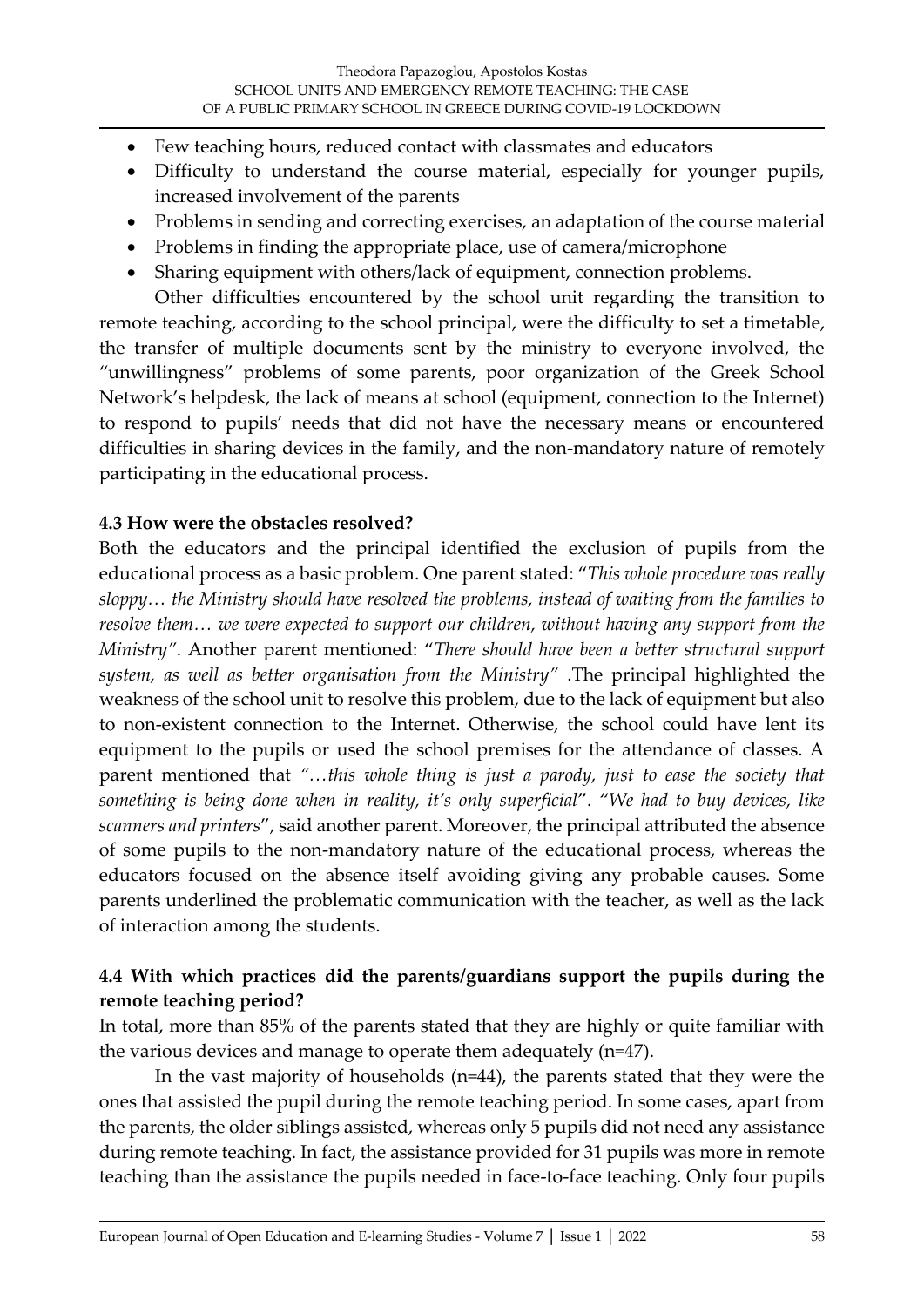needed less support by parents or others, whereas in 17 households there was not any difference in the assistance needed, either for remote or for face-to-face teaching.

The pupils had different needs that had to be covered with the help of parents/ guardians. The parents offered practical help in typing and sending exercises, in connection problems, or supported the pupils during synchronous teaching.

#### **4.5 How did the educators perceive their role during the remote teaching period?**

The educators believe that they responded in the best possible manner in the new demands of their didactic work, especially if the emergency circumstances and the nonexistent preparation time for the transition to remote teaching are taken into consideration:

E-class was admittedly easy to use and the educators used it as a repository, uploading exercises, theory, quizzes, links, games, and videos. Most teachers used external links or adapted material in the form of documents. The educators stated that for the process to be effective, they invested a lot more personal time than in face-to-face teaching. *"I had to give my email to the parents because it was difficult for some to send homework on e-class"*, said a teacher. "*I gave everything, phone number, facebook, skype, everything, to facilitate the participation of the students*", confessed another one. In addition, the teachers mentioned that they had to adapt the materials to be taught and sometimes skip chapters, wishing that they would go back to school before the summer to teach these chapters: "*I skipped some maths units, like geometry or fractions, and moved to easier ones, like volume and measurements. Thank God we returned to school later and I could teach them face to face again*", said one teacher. "*I didn't have the time to teach religion or civics, so I just stuck to the basics, language, maths, history, and physics*", said another teacher. As for the amount of workload, they all agreed that it was increased: "*Of course, I had to work longer hours! First of all, the students sent in homework at any time of the day or night, so I was in a constant battle against time to correct it and provide feedback*!" Another teacher mentioned: "*I had to write down somehow everything I would say out loud in class. Also the correcting of homework took a lot of my time… converting pdfs, using this or that program".*

### **4.6 What were the expectations of the educators regarding the participation of pupils in remote teaching and the effectiveness of the procedure?**

All educators stated that, in fact, remote teaching exceeded their expectations regarding the participation of the pupils, their performance, or the effectiveness of the platforms. According to the classroom educators, the pupils were happy to participate in the synchronous remote teaching. "*I wasn't expecting any participation, to be honest. It wasn't obligatory, so I thought it would just be me, myself and I! I was surprised to be proven wrong*", said one teacher. "*The kids needed the interaction, they missed school, their classmates, even me*" said another one.

The principal considered the remote teaching offered by the school unit as effective, despite its initial problems, for two reasons: First, because of her readiness to respond to the new conditions, due to her familiarisation with technology, and second,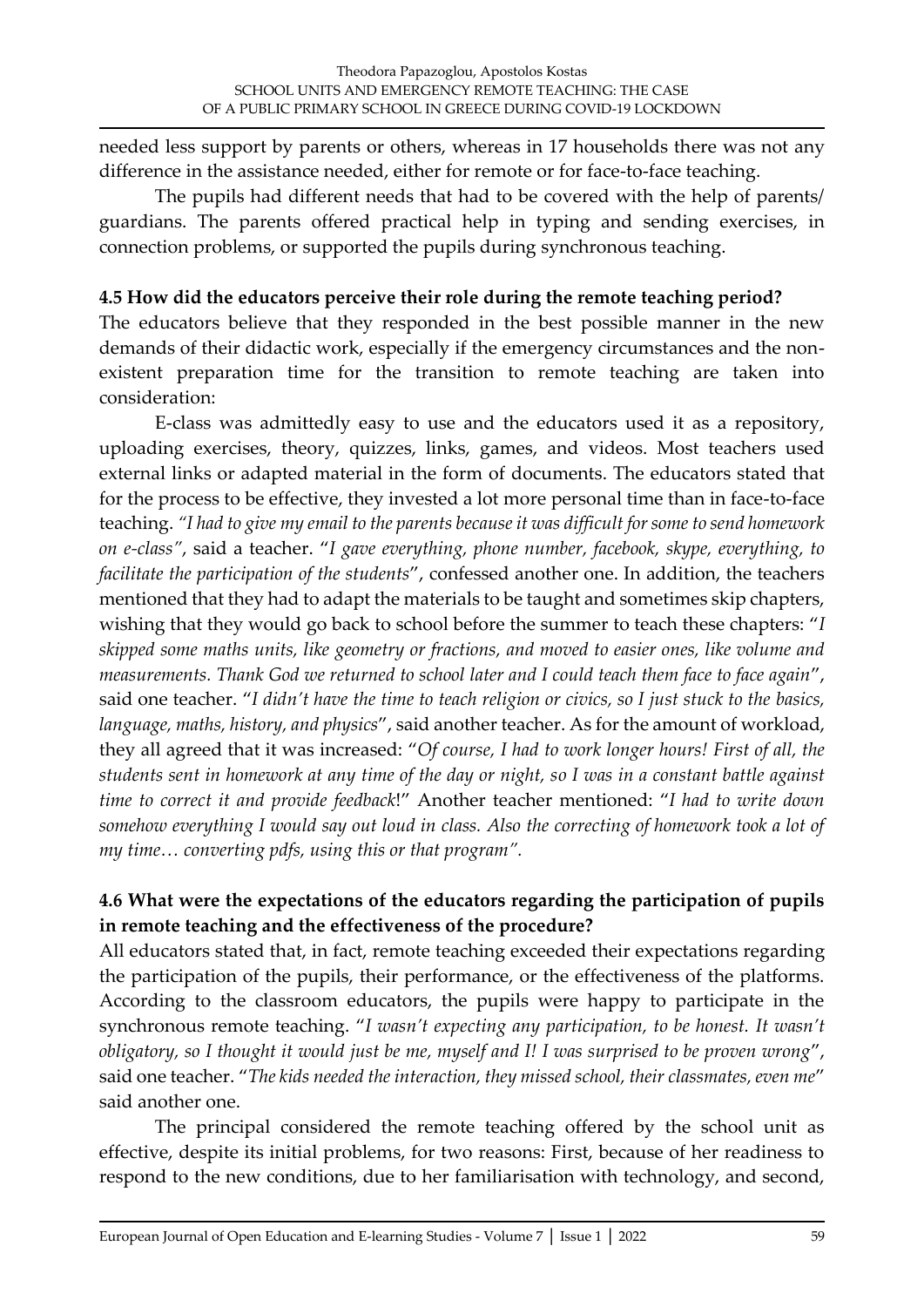because the school teachers were 100% supply teachers, "*of young age*", who were positive towards the use of technology and willing to try new methods.

## **4.7 To what extent did the trainings organised by the co-ordinators of education or other entities assist the educational process during the pandemic?**

Three out of the 5 participants participated in the trainings organised for the educators during the lockdown period, but they mentioned that they did not find the content of the trainings very enlightening. However, most of the participants highlighted the need to organise training programmes for everyone, i.e. educators, pupils, and parents. *"The trainings were a joke, if we want to be honest… They came too late, when everyone had already solved their own problems in their own ways… I contacted my fellow teachers, from this school or previous ones, searched online, watched tutorials on YouTube. Had I waited for the trainings…I wouldn't have started yet". "We helped each other. I was trained by my fellow teachers, not the Ministry*", said a teacher.

## **4.8 What was the role of the school principal in the organisation of this entire process?**

The process followed for the transition from face-to-face teaching to remote teaching was organised by the school principal. Under the instructions of the Ministry, the principal instructed the educators of the school unit to create accounts in the Greek School Network, facilitated the process of creating accounts for the pupils in the Greek School Network, handled the connection problems of particular students, and drew up the timetable for the school unit, which she sent to the parents through e-mail. Moreover, she participated in conference calls with the co-ordinator of educational work, and she disseminated the information in the circulars dispatched by the Ministry to the interested parties and informed the personnel and the parents on any important information or alterations. Finally, she participated in the support group of the school unit together with the computer science teacher, with whom she organised trial sessions of synchronous communication with the school educators. She stated that her managerial duties were diversified because of the remote teaching.

### **5. Discussion**

The findings of the survey regarding the  $1<sup>st</sup>$  research question (How did the pupils of the public elementary school of Kalamos respond to remote online teaching?) correspond with other research data (Talidong, 2020) regarding the beneficial results of emergency remote teaching. The participants stated that the entire process was a positive experience despite the difficulties met. Moreover, the students responded to remote teaching, and that remote teaching was preferred to not having classes at all. The vast majority of students participated in remote teaching, although there were students who were utterly excluded from the educational process, due to lack of equipment or Internet connection. Some parents expressed their disappointment that devices for those that did not have or had devices of obsolete technology were not provided for. Mohammed, Khidhir, Nazeer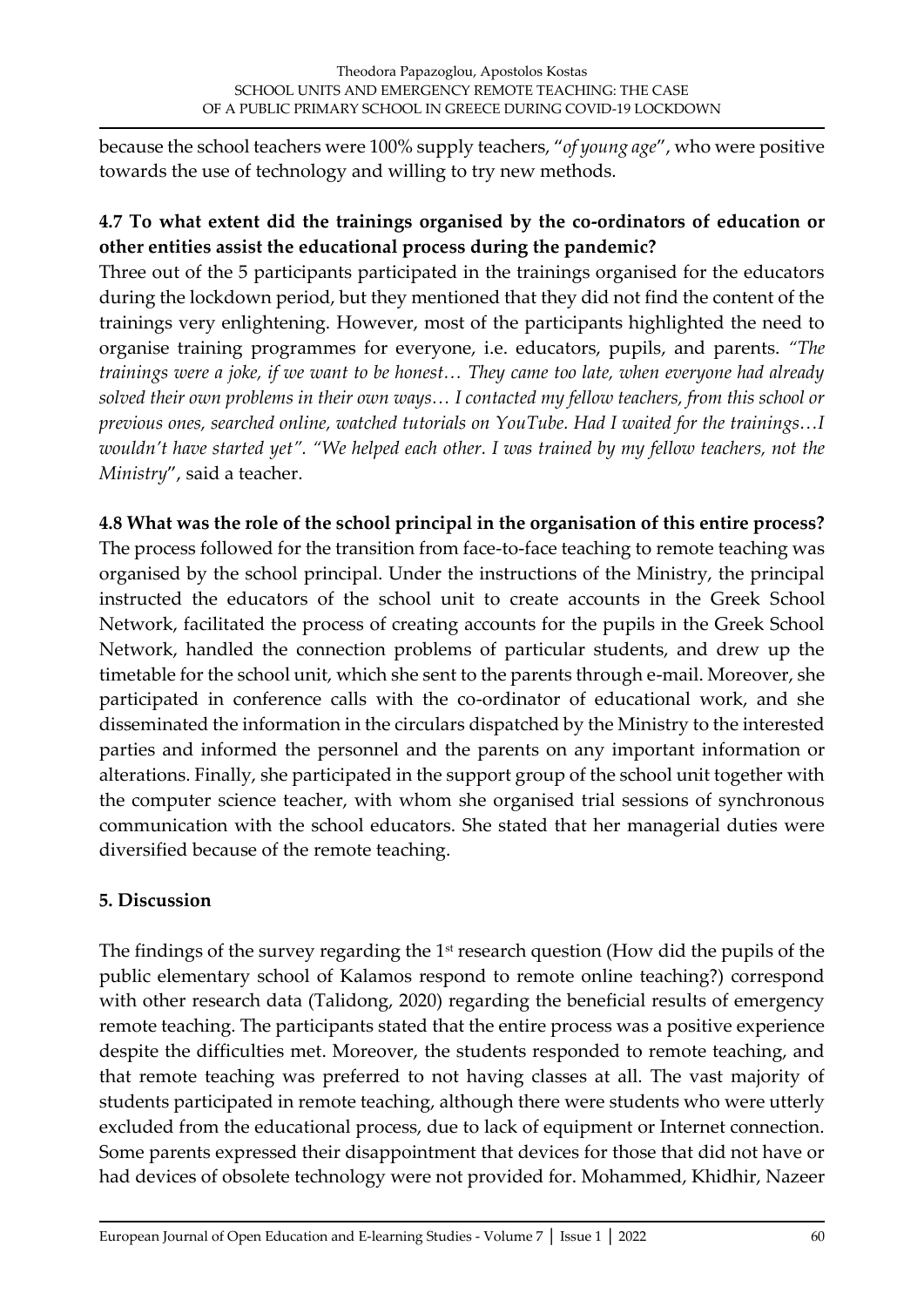και Vijayan (2020) conclude that flexibility, as well as the combination of synchronous and asynchronous learning in remote teaching are very important. It appears that the educators of the elementary school of Kalamos consider this variety of means important for the provision of education of quality for their students.

Regarding the 6<sup>th</sup> research question (What were the expectations of the educators regarding the participation of pupils in remote teaching and the effectiveness of the procedure?), the survey showed that the educators were satisfied by the students' participation, and by the flow of the teaching hours, although in the first stages of its application, remote teaching presented some serious problems.

As regards the  $7<sup>th</sup>$  research question about the usefulness of training during emergency remote teaching (To what extent did the trainings organised by the coordinators of education or other bodies assist the educational process during the pandemic?) as in Whalen's study (2020), it appears that the educators were being trained and familiarised themselves with the new technologies during remote teaching. The participants to the research were familiar with the technology before the emergency remote teaching. However, it took time to learn how to operate the platforms used. This fact is also recorded by Johnson, Veletsianos & Seaman (2020), who stress the additional burden for the educators, even those familiarised with the new technologies. Time pressure is a major issue regarding the familiarisation of educators with the platforms and the tools, mentioned in many studies (Shin & Hickey, 2020; Johnson, Veletsianos, & Seaman, 2020; Sahu, 2020). Many educators in the school unit questioned the usefulness of training, mainly because "*it came too late*", but they considered that co-operation among them was more useful to resolve questions that arose. The usefulness of the co-operation among educators can be found in other studies as well (Aliyyah, et al., 2020).

The findings of this study show that the educators did not exploit the full potential of the platforms. On the contrary, most educators used tools with the operation of which, they were already familiar. This happened because the process of remote teaching and the organization of classes seemed quite time-consuming to the educators, who despite feeling that they responded adequately to their new duties, at the same time, they saw an increase in the demands brought about by the new means of teaching. Therefore, to answer the 5th research question (How did the educators perceive their role?), the survey shows a difference in the demands both regarding the educators' technological skills and the time required for the completion of this endeavour. Aliyyah et al (2020) reach similar conclusions, as the educators expressed disagreement regarding the limited choices in organizing teaching due to the manner that the lesson was delivered and the limited available time.

Regarding the 2nd research question (Which factors obstructed the involvement of students in the educational process?), this survey showed that the technological barriers were the main obstacle. The students who did not possess the necessary equipment (device or Internet connection) did not have access to education of the equal quality, as their classmates. Therefore, they seem to be excluded from remote teaching, as there was not any provision to resolve these difficulties neither centrally by the ministry nor by the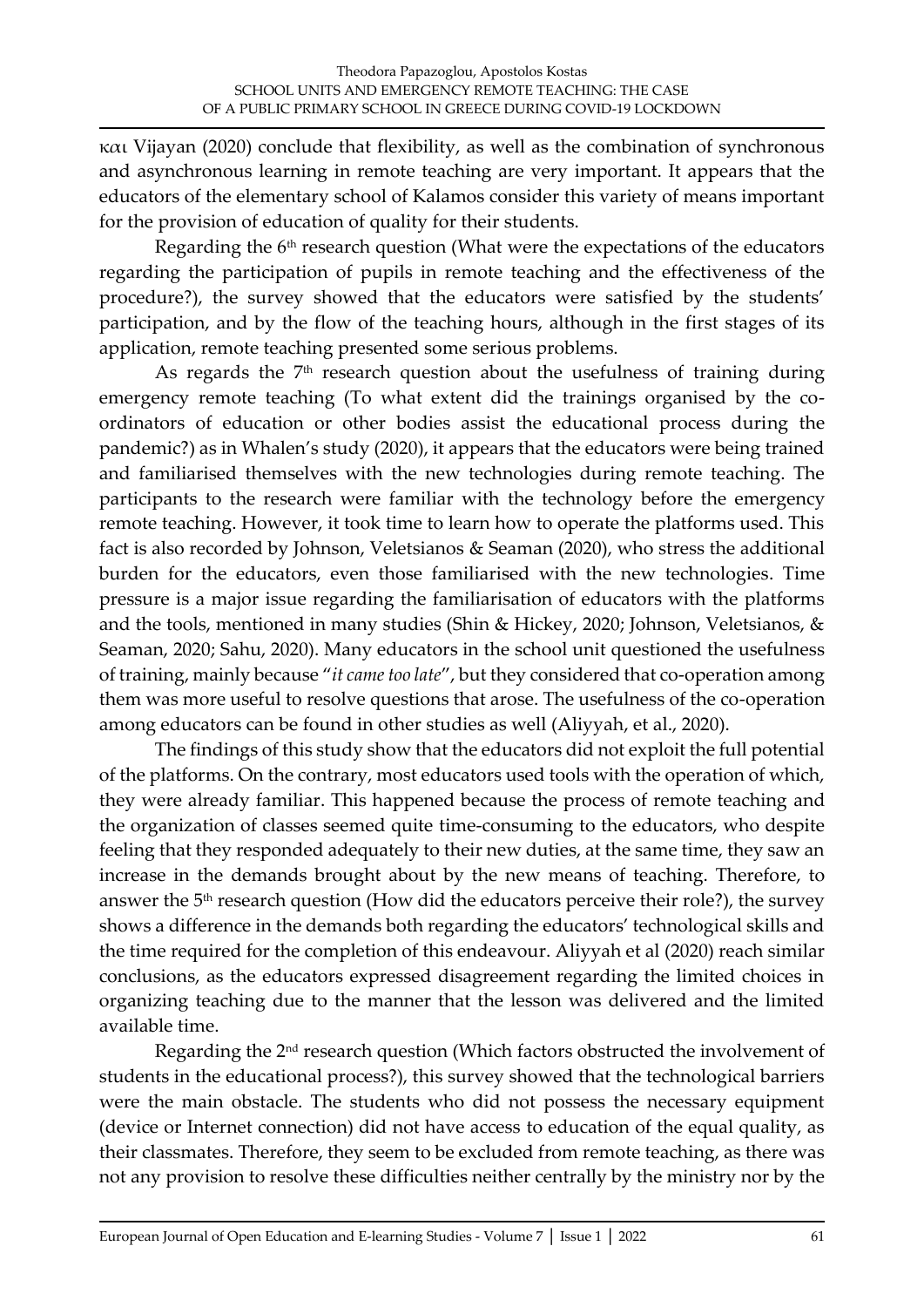school unit which did not possess the necessary equipment or the Internet connection to support the families in need. Similar inequality issues are expressed by other researchers (Abel, 2020; Czerniewicz et al., 2020; Onyema et al., 2020). Other studies agree that the technological barriers may prevent the students from attending remote teaching seamlessly (Shin & Hickey, 2020; Reich et al., 2020). Internet connection and platform connection problems are also recorded as obstacles hindering the effectiveness of remote teaching by Wilcox and Vignal (2020). Therefore, there seems to have emerged a need to shift from current remote teaching to an inclusive one and to centrally organize a plan to resolve such difficulties for the students.

Answers to the 3rd research question (How were the obstacles resolved?), vary depending on the obstacle encountered. More specifically, the obstacles regarding the lack of devices or Internet connection were not resolved. For some students, the communication with the educators was resolved with alternative means of communication, the use of email or social media. The difficulties encountered in teaching particular subjects were resolved either with the use of video or other Internet resources by the educators or by omitting particular chapters from remote teaching. Finally, the difficulties encountered in correcting assignments and sending feedback were resolved by using alternative programmes/ applications, such as photo processing programmes in mobile phones or PC drawing programmes.

Parents supported the students in various ways during remote teaching. The participating students needed their parents' support, who often had to resolve connection issues, understand the lesson, distribute the devices among siblings and parents. Most students needed more assistance than they needed in face-to-face teaching, and parents had to dedicate more time by comparison. The platforms did not present any difficulty to the users. Students in the first classes encountered problems in sending their exercises to the teachers, which were resolved with the assistance of the parents. Problems in understanding the course material were also resolved by the parents, who undertook to explain the theory. Parents' involvement to resolve issues that emerged during remote teaching is also mentioned by Aliyyah et al. (2020).

Moreover, the findings of this study agree with current literature regarding the role of the school principal in crises. According to Kibble (1999), the school principal undertakes to communicate with the educators and the parents, which is what happened in the case of the elementary school of Kalamos. On the other hand, the literature emphasizes the preparedness of schools and advance planning (Barclay, 2004; Liou, 2015). However, this did not apply in this case, maybe because the procedures followed in Greece to prepare the school unit for crisis management are defined centrally by the ministry and are common for all schools, which does not leave much room for an initiative to the principals.

In conclusion, the educators believed that their duties were increased and that their role in remote teaching demanded more personal time. Many educators encountered technical problems and needed to adapt the course material and the teaching to the needs of remote teaching. The educators expected low attendance,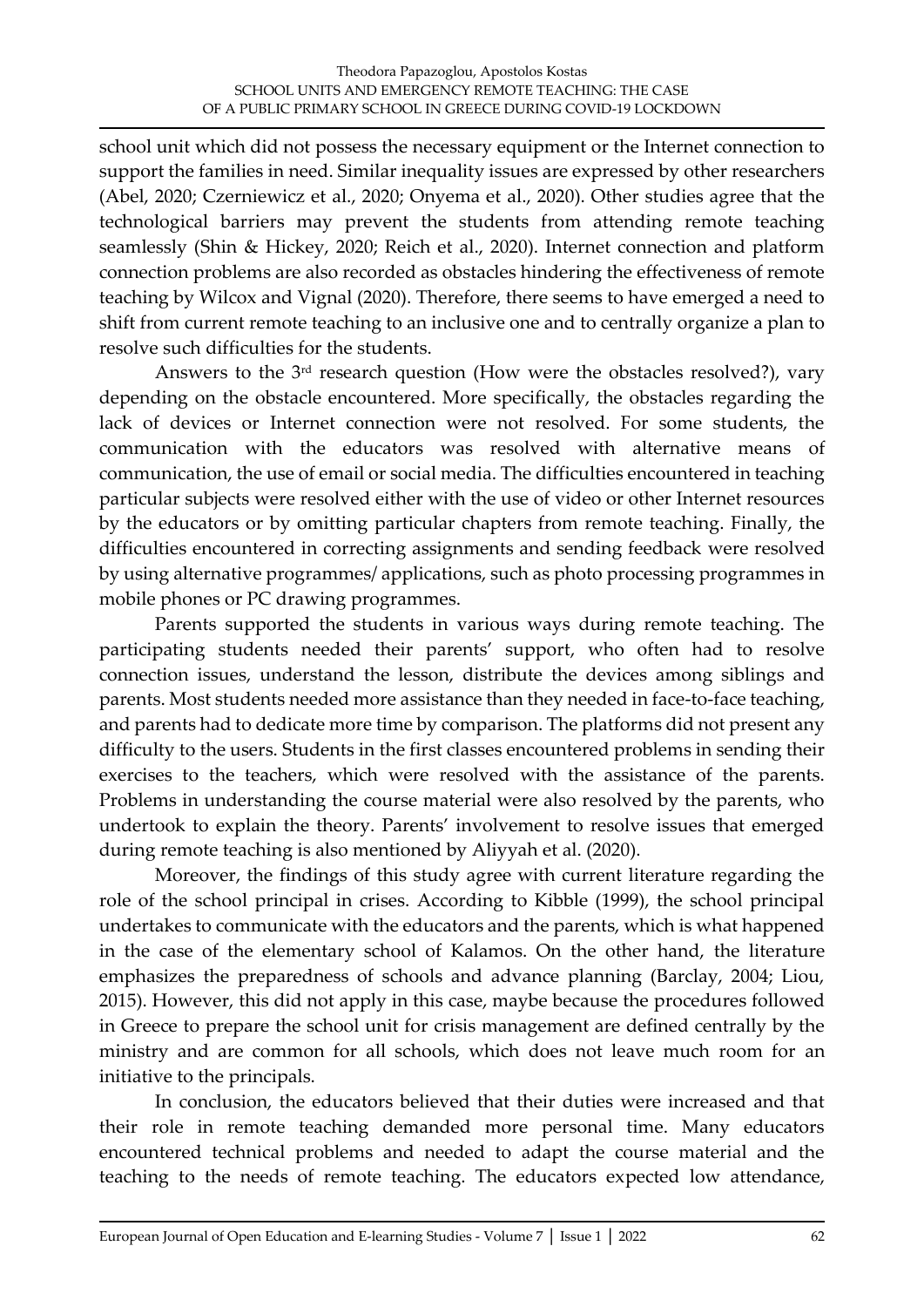especially because of the non-mandatory nature of the process, but were surprised by the increased participation. Some complained about excluding students and widening inequalities due to the limited access of students to technological means and the Internet. The majority of educators did not benefit from the training that was organised and stated the need for advanced training at various levels (parents, students and educators), not in the course of a future emergency remote teaching.

### **6. Conclusions**

In conclusion, emergency remote teaching which was adopted as an alternative method to the educational process seemed to have a positive result, despite the obstacles encountered in its application (Talidong, 2020). The most important obstacles were technological (equipment and Internet). Moreover, practical problems appeared related to the provision of feedback to the pupils by the educators, as well as the effective teaching of all subjects or particular chapters. The combination of synchronous and asynchronous teaching appears to be effective, as can also be seen in the research of Mohmmed, Khidhir, Nazeer και Vijayan (2020). However, asynchronous teaching may lead to increased involvement of the parents in the educational process, in order to explain the course material to the pupils, especially the younger ones. This involvement is not sought by the parents and is time-consuming when time is valuable. Besides, the majority of pupils needed more assistance than in face-to-face teaching. Therefore a question arises of how can the pupils whose parents may not be able to assist them to respond to the needs of remote teaching?

On the other hand, the educators who began the remote teaching with feelings of anxiety and stress saw in the course of time that the situation improved, the pupils participated more and more in the educational process and the course material was being taught. Of course, to respond to their new role, the educators had to show initiative in order to be trained and to resolve their own questions regarding the platforms used, since the official training of the Ministry came very late, a finding observed in the literature as well (Whalen, 2020). The co-operation among colleagues was the key to the effective response to the difficulties encountered (Aliyyah, et al., 2020). Moreover, the boundaries between didactic and personal time, as well as the communication between parents and educators became quite blurry. The teaching hours were extended, the exercises and the queries would arrive at any time and personal means of social networks were employed to communicate more effectively with the pupils' community (Johnson, Veletsianos & Seaman, 2020). Both the educators and the school principal made all efforts to assist the pupils and their families in order to include as many pupils as possible in this online endeavour.

Parents, pupils, and educators appear to prefer face-to-face teaching. Besides, the socialisation issues, as well as the mental health issues of the pupils must be taken into account, as the primary goal of the elementary school is not to teach writing and reading but to promote the socialisation of the young pupils. Moreover, the parents seem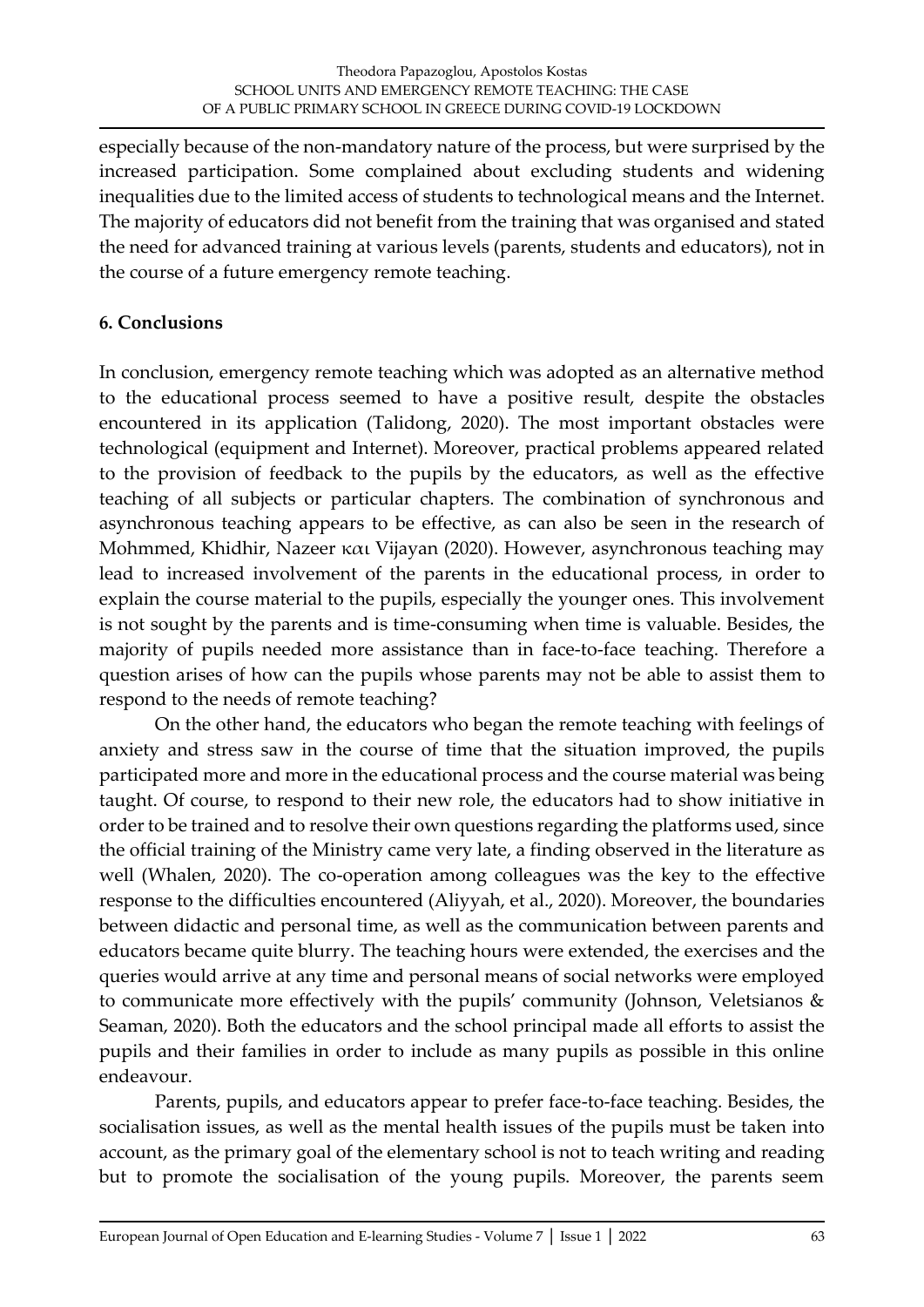disappointed at the sloppiness in the organisation of this endeavour by the competent bodies and the lack of sensitivity towards the "have-nots". Similar inequality issues are mentioned by other researchers as well (Abel, 2020; Czerniewicz et al., 2020; Onyema et al., 2020).

### **6.1 Limitations and significance of the study**

This research, as a case study, does not attempt to offer generalised conclusions for the general population. However, it provides for the interested parties, researchers, educators, university students, and other bodies a detailed look into the response of the public elementary school of Kalamos to the implementation of the emergency remote teaching applied in the second trimester of the school year 2019-2020. The exploration of the parents and the school pupils experiences, and the assessment of the situation on the part of the educators and the principal offer invaluable information on the new reality of the pupils, the problems they encountered, and the struggle of the educators to provide quality education to as many pupils as possible.

The limitations of this research, apart from the small sample, also include the online sharing of the questionnaire to the parents, which may have excluded some parents from the research. Also, the research did not include the pupils that attend the specialised support class and/or were assisted by a parallel support educator.

This study is addressed to researchers, primary education students, primary education teachers, school principals, and people forming the educational policy. The conclusions of this study may be useful in case of a potential closure of schools due to pandemic:

- To the educators in school units and the principals to locate problems that hindered the smooth running of an emergency remote teaching in spring 2020 and to take proper action to resolve them in case of a new lockdown,
- To the administration forming educational policy, to understand the needs of the school unit and to organize actions aiming to alleviate the inequalities created due to emergency remote teaching for the students, as well as the advance organization of training courses for everyone involved (parents, students and educators),
- Other researchers that may be particularly interested in how the schools can respond to a pandemic or crisis,
- University students interested in the school unit, the role of the principal in case of a crisis, the response of educators to emergency remote teaching, or the involvement of parents in remote teaching.

#### **Conflict of Interest Statement**

The authors declare no conflicts of interest.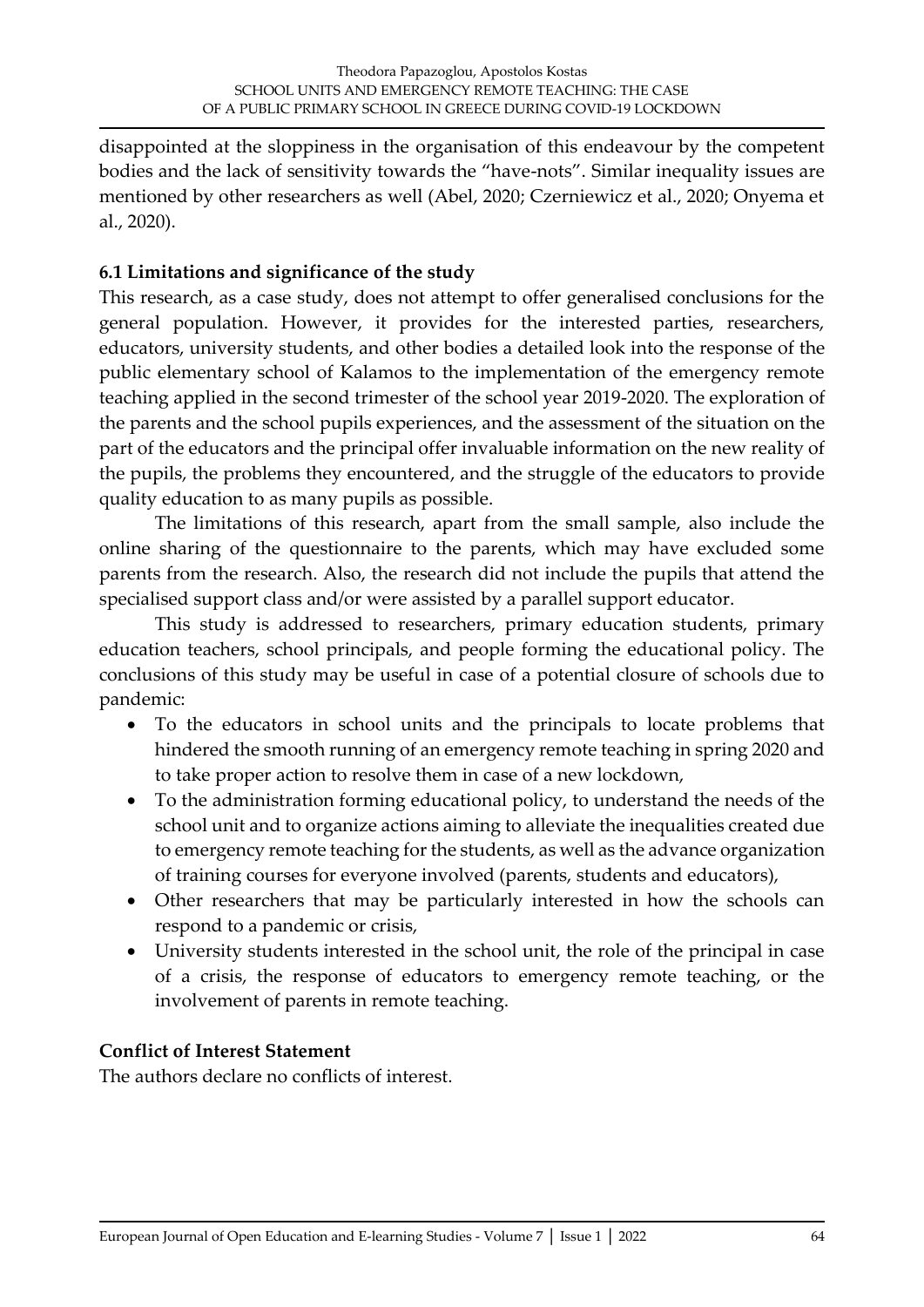#### **About the Authors**

**Papazoglou Theodora, M.Ed.,** is a special educator, working in primary education in Greece. She has been interested in special education and the use of IT in education. She has published and presented her research at national conferences.

**Kostas Apostolos (B.Eng., M.Sc., PhD)** is a member of the Laboratory and Teaching Staff at the University of the Aegean, Dept. of Primary Education and a member of the Media Pedagogy Research Group. He has participated in various national and EU-funded programs. Outcomes of his research on e-learning and Initial Teacher Education have been presented in national and international conferences and published in journals and book chapters. Currently, he serves as Director of the Lifelong Learning Centre of the University of the Aegean, Greece.

### **References**

- Abel Jr, A. (2020). The phenomenon of learning at a distance through emergency remote teaching amidst the pandemic crisis. Asian Journal of Distance Education, 15(1), 127-143.
- Aliyyah, R. R., Rachmadtullah, R., Samsudin, A., Syaodih, E., Nurtanto, M., & Tambunan, A. R. S. (2020). The perceptions of primary school teachers of online learning during the COVID-19 pandemic period: A case study in Indonesia. *Journal of Ethnic and Cultural Studies*, *7*(2), 90-109.
- Barclay, C. (2004). Crisis management in a primary school. *Teacher Development, 8*(2-3), 297-312.
- Bryman, A. (2017). *Social Research Methods*. Athens: Gutenberg G. Dardanos & K. Dardanos [in Greek].
- Chatterjee, R., & Correia, A. P. (2020). Online students' attitudes toward collaborative learning and sense of community. *American Journal of Distance Education*, *34*(1), 53- 68.
- Cherif, A., Movahedzadeh, F., Adams, G., Martyn, M., Harris, J., & Gialamas, S. (2019). "Faculty Perspectives on Narrowing the Success Gap between Online and Onsite Learning." Research Journal of Education 8: 128. doi:10.32861/ rje.58.128.142.
- Czerniewicz, L., Agherdien, N., Badenhorst, J., Belluigi, D., Chambers, T., Chili, M., ... & Ivala, E. (2020). A Wake-Up Call: Equity, Inequality and Covid-19 Emergency Remote Teaching and Learning. *Postdigital Science and Education*, 1-22.
- Czerniewicz, L., Trotter, H., & Haupt, G. (2019). Online teaching in response to student protests and campus shutdowns: academics' perspectives. *International Journal of Educational Technology in Higher Education*, *16*(1), 43.
- Di Domenico, L., Pullano, G., Sabbatini, C. E., Boëlle, P. Y., & Colizza, V. (2020). Expected impact of reopening schools after lockdown on COVID-19 epidemic in Île-de-France. *medRxiv*.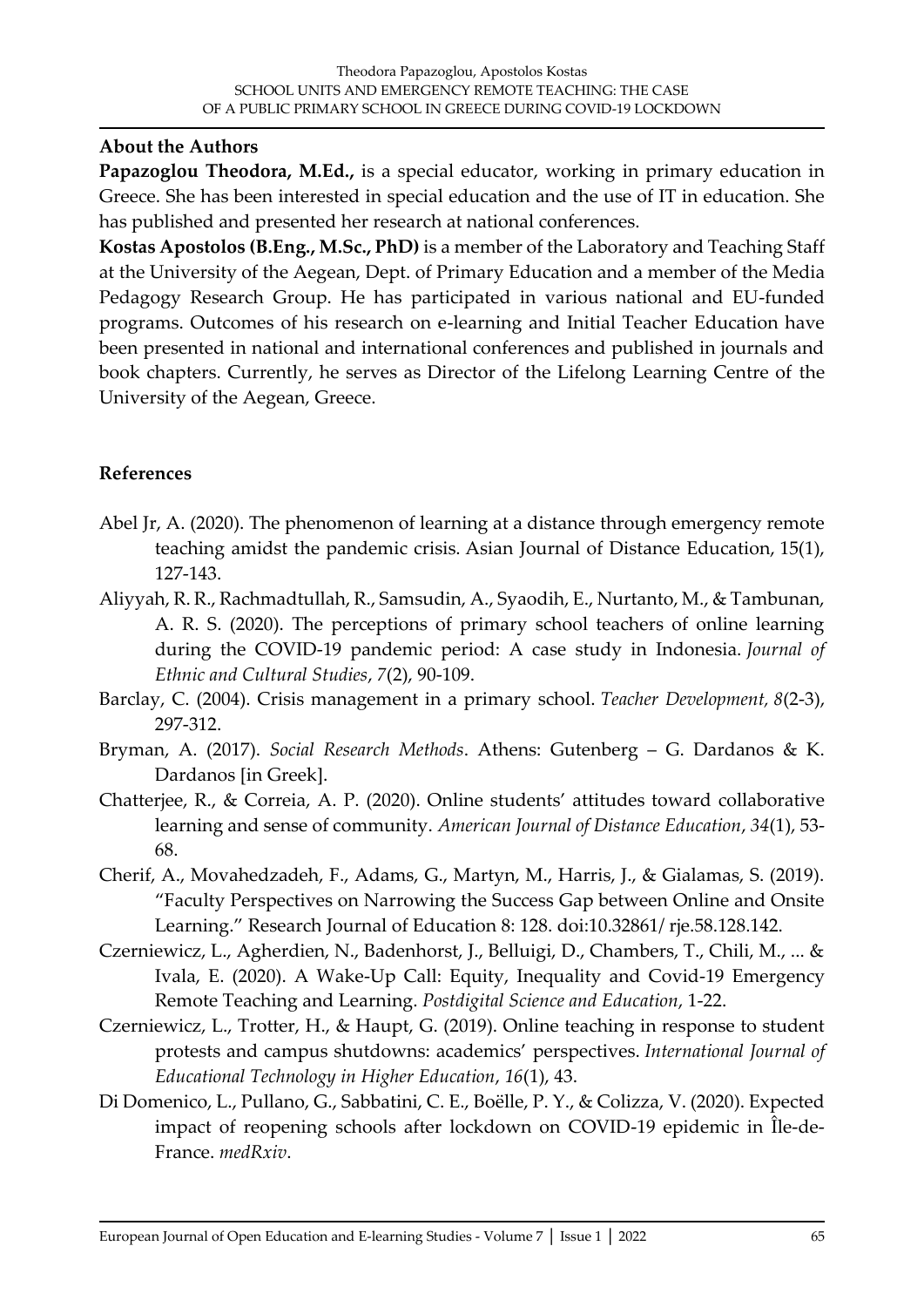- Dibner, K. A., Schweingruber, H. A., & Christakis, D. A. (2020). Reopening K-12 schools during the COVID-19 pandemic: A report from the National Academies of Sciences, Engineering, and Medicine. *Jama*, *324*(9), 833-834.
- Douglas, M., Katikireddi, S. V., Taulbut, M., McKee, M., & McCartney, G. (2020). Mitigating the wider health effects of covid-19 pandemic response. *Bmj*, *369*.
- Fernández‐Aranda, F., Casas, M., Claes, L., Bryan, D. C., Favaro, A., Granero, R., ... & Menchón, J. M. (2020). COVID‐19 and implications for eating disorders. *European Eating Disorders Review*, *28*(3), 239.
- Foulger, T. S., Graziano, K. J., Schmidt-Crawford, D., & Slykhuis, D. A. (2017). Teacher educator technology competencies. *Journal of Technology and Teacher Education*, *25*(4), 413-448.
- Hodges, C., Moore, S., Lockee, B., Trust, T., & Bond, A. (2020). The difference between emergency remote teaching and online learning. *Educause Review*, *27*.
- Johnson, N., Veletsianos, G., & Seaman, J. (2020). "U.S. Faculty and Administrators' Experiences and Approaches in the Early Weeks of the COVID-19 Pandemic." *Online Learning 24*: 2.
- Kibble, D. G. (1999). A survey of LEA guidance and support for the management of crises in schools. *School Leadership & Management*, *19*(3), 373-384.
- Levinson, M., Cevik, M., & Lipsitch, M. (2020). Reopening Primary Schools during the Pandemic. *The New England journal of medicine*, *383*(10), 981-985.
- Liou, Y. H. (2015). School crisis management: A model of dynamic responsiveness to crisis life cycle. *Educational Administration Quarterly*, *51*(2), 247-289.
- Lorenzo, G. (2008). The Sloan semester. *Journal of Asynchronous Learning Networks*, *12*(2), 5-40.
- Marques, E. S., Moraes, C. L. D., Hasselmann, M. H., Deslandes, S. F., & Reichenheim, M. E. (2020). Violence against women, children, and adolescents during the COVID-19 pandemic: overview, contributing factors, and mitigating measures. *Cadernos de saude publica*, *36*, e00074420.
- Minihan, E., Gavin, B., Kelly, B. D., & McNicholas, F. (2020). Covid-19, Mental Health and Psychological First Aid. *Irish Journal of Psychological Medicine*, 1-12.
- Mohmmed, A. O., Khidhir, B. A., Nazeer, A., & Vijayan, V. J. (2020). Emergency remote teaching during Coronavirus pandemic: the current trend and future directive at Middle East College Oman. *Innovative Infrastructure Solutions*, *5*(3), 1-11.
- Onyema, E. M., Eucheria, D. N. C., Obafemi, D. F. A., Sen, S., Atonye, F. G., Sharma, D. A., & Alsayed, A. O. (2020). Impact of Coronavirus Pandemic on Education. *Journal of Education and Practice, 11*(13), 108–121.
- Panovska-Griffiths, J., Kerr, C. C., Stuart, R. M., Mistry, D., Klein, D. J., Viner, R. M., & Bonell, C. (2020). Determining the optimal strategy for reopening schools, the impact of test and trace interventions, and the risk of occurrence of a second COVID-19 epidemic wave in the UK: a modelling study. *The Lancet Child & Adolescent Health*, *4*(11), 817-827.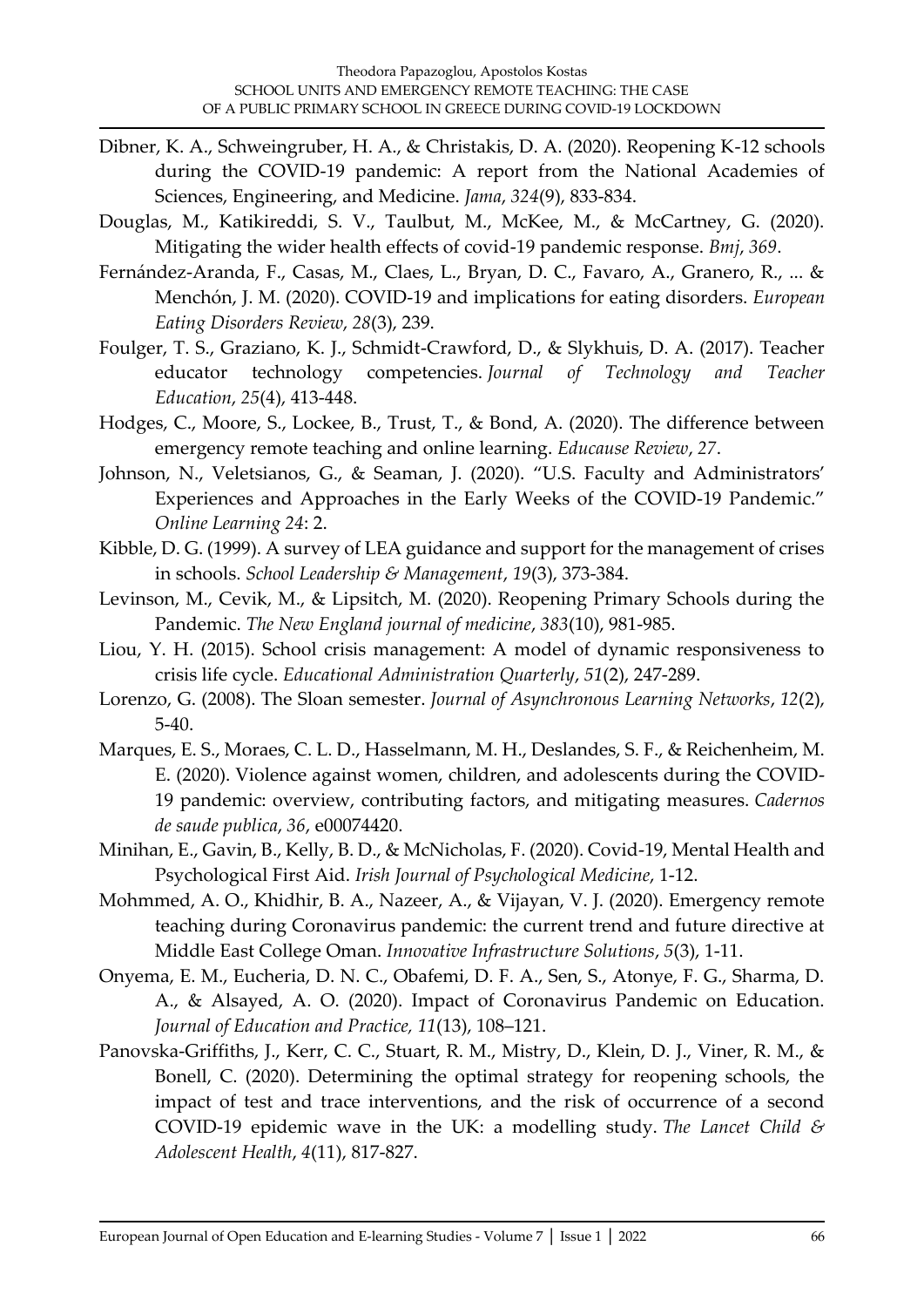- Petillion, R. J., & McNeil, W. S. (2020). Student Experiences of Emergency Remote Teaching: Impacts of Instructor Practice on Student Learning, Engagement, and Well-Being. *Journal of Chemical Education*, *97*(9), 2486-2493.
- Racine, N., Cooke, J. L., Eirich, R., Korczak, D. J., McArthur, B., & Madigan, S. (2020). Child and adolescent mental illness during COVID-19: A rapid review. *Psychiatry research*.
- Reich, J., Buttimer, C. J., Fang, A., Hillaire, G., Hirsch, K., Larke, L. R., ... & Slama, R. (2020). Remote learning guidance from state education agencies during the covid-19 pandemic: A first look.
- Sahu, P. (2020). Closure of universities due to Coronavirus Disease 2019 (COVID-19): impact on education and mental health of students and academic staff. *Cureus*, *12*(4).
- Shah, K., Mann, S., Singh, R., Bangar, R., & Kulkarni, R. (2020). Impact of COVID-19 on the Mental Health of Children and Adolescents. *Cureus*, *12*(8).
- Sharfstein, J. M., & Morphew, C. C. (2020). The Urgency and Challenge of Opening K-12 Schools in the Fall of 2020. *JAMA*.
- Sharma, S. K., & Kitchens, F. L. (2004). Web services architecture for m-learning. *Electronic Journal of e-Learning*, *2*(1), 203-216.
- Shin, M., & Hickey, K. (2020). Needs a little TLC: examining college students' emergency remote teaching and learning experiences during COVID-19. *Journal of Further and Higher Education*, 1-14.
- Sinclair, M. (2001). Education in emergencies. *Learning for a future: Refugee education in developing countries*, 1-84.
- Sophos, A. Kostas, A. & Paraschou, B. (2015). Remote Teaching. [Book Chapter]. In Sophos, A., Kostas, A. & Paraschou, B. (2015). *Online Remote Teaching*. [e-book] Athens: Hellenic Academic Libraries Link. Chapter 4. Retrieved December 10, 2020, from<http://hdl.handle.net/11419/185> [in Greek].
- Talidong, K. J. (2020). Implementation of emergency remote teaching (ERT) among Philippine teachers in Xi'an, China. *Asian Journal of Distance Education*, *15*(1), 196- 201.
- Tsamakis, K., Rizos, E., Manolis, A. J., Chaidou, S., Kympouropoulos, S., Spartalis, E., ... & Triantafyllis, A. S. (2020). [Comment] COVID-19 pandemic and its impact on mental health of healthcare professionals. *Experimental and Therapeutic Medicine*, *19*(6), 3451-3453.
- UNESCO. (2020b, March 26). "UNESCO Rallies International Organizations, Civil Society and Private Sector Partners in a Broad Coalition to Ensure #learningneverstops [Press Release]." Διαθέσιμο στο [https://en.unesco.org/news/unesco-rallies-international-organizations-civil](https://en.unesco.org/news/unesco-rallies-international-organizations-civil-society-and-private-sector-partners-broad)[society-and-private-sector-partners-broad](https://en.unesco.org/news/unesco-rallies-international-organizations-civil-society-and-private-sector-partners-broad)
- Whalen, J. (2020). Should Teachers Be Trained in Emergency Remote Teaching? Lessons Learned from the COVID-19 Pandemic. *Journal of Technology and Teacher Education*, *28*(2), 189-199.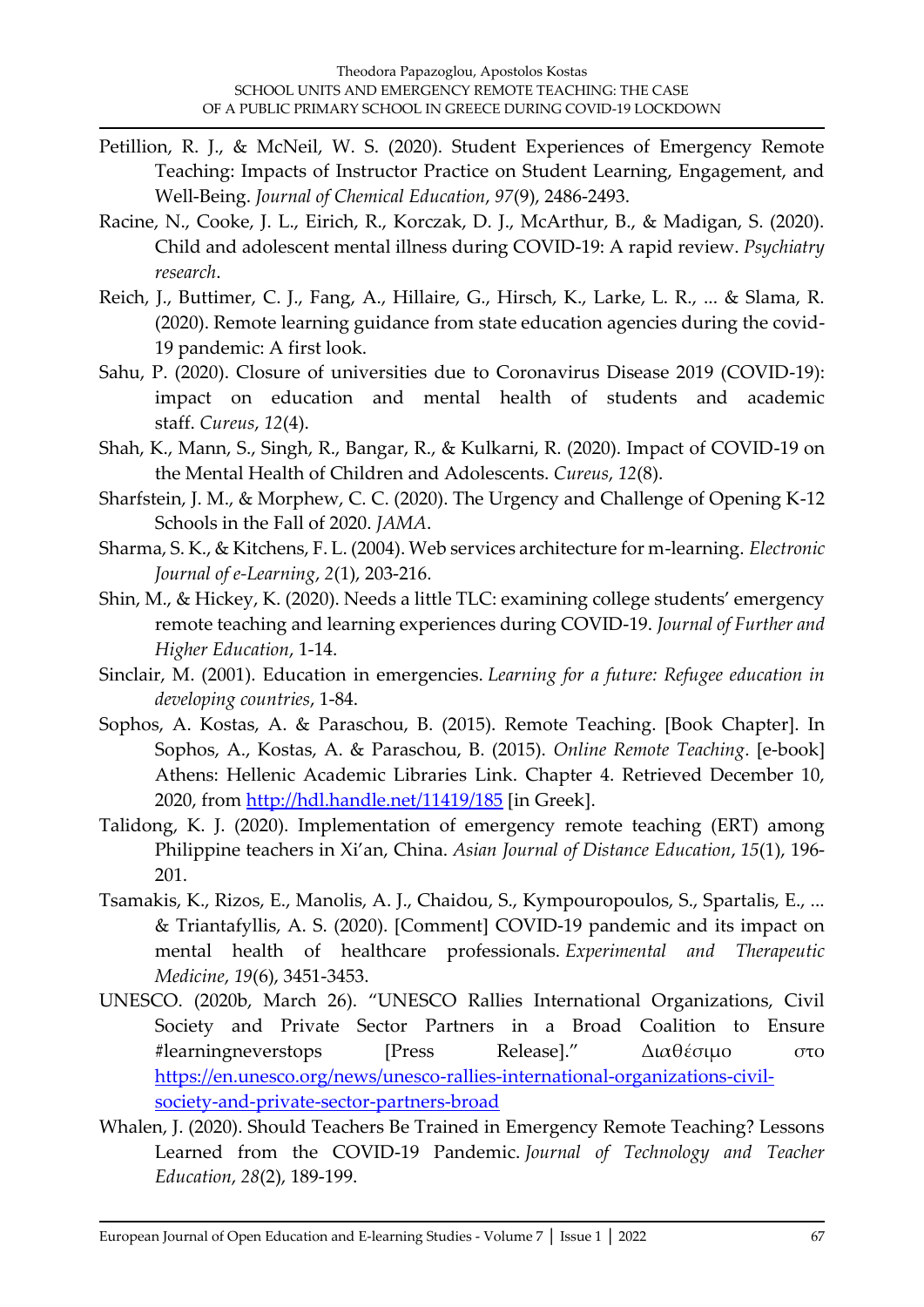Wigg, C. M. D., de Almeida Coutinho, I. M. F., da Silva, I. C., & Lopes, L. B. (2020). The mental health of children and adolescents during the COVID-19 pandemic: a narrative review. *Research, Society and Development*, *9*(9), e704997687-e704997687.

Wilcox, B., & Vignal, M. (2020). Recommendations for emergency remote teaching based on the student experience. *The Physics Teacher 58*, 374.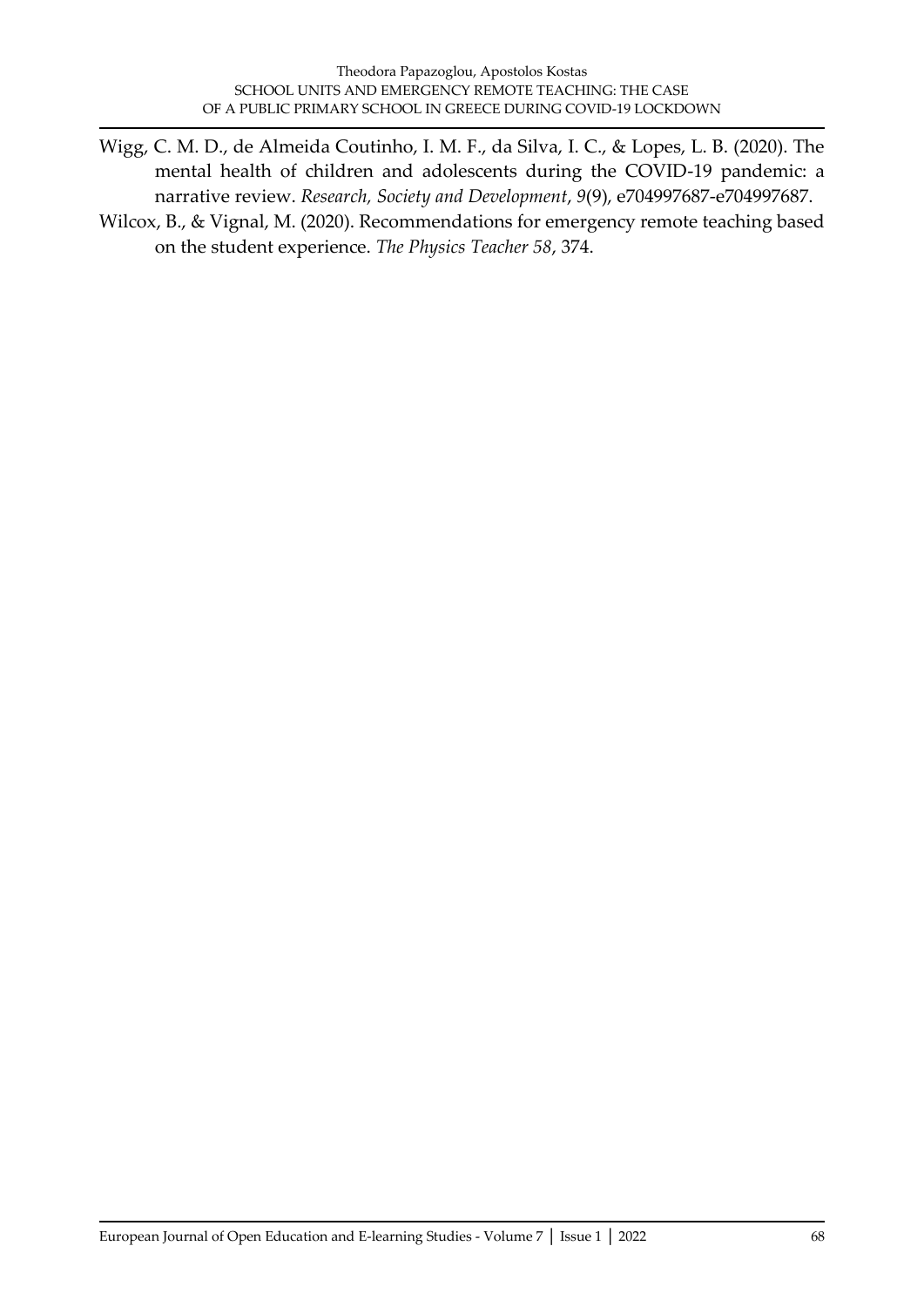### **Appendix**: **The Elementary school of Kalamos during ERT**

Please fill in this questionnaire if your child was a student of the elementary school of Kalamos in 2019-2020. For more than one children, please fill in the questionnaire once per child. All acquired data will be used for research purposes. The user can interrupt the procedure at any time. We appreciate your time and ensure your anonymity.

### **A. General Info**

- 1. Level of education\*
	- o Elementary school;
	- o Junior high school;
	- o High school/ Vocational school;
	- o University/ College;
	- o Master's;
	- o Other.

*\*Mark only one option.*

### 2. What kind of devices do you own (multiple answers)\*

- o Smartphone;
- o Laptop;
- o Tablet;
- o Personal computer;
- o Other.
- 2a. If clicked on "Other", please define:

*\*Check all that apply.*

3. What is your relation to PCs or other devices? \*

- o Great. I use devices on a daily basis for work.
- o Great. I use devices daily for entertainment.
- o Good enough. Even though I do not use them daily, I manage with most functions.
- o Good. With a bit of help, I manage the basics.
- o Rather bad. I find it difficult to function a device.
- o Bad. I almost never use computers or other devices.

*\*Mark only one option.*

4. How many of your children were students of the primary school of Kalamos during 2019-2020?\*

- o 1;
- $\circ$  2;
- o 3.

*\*Mark only one option.*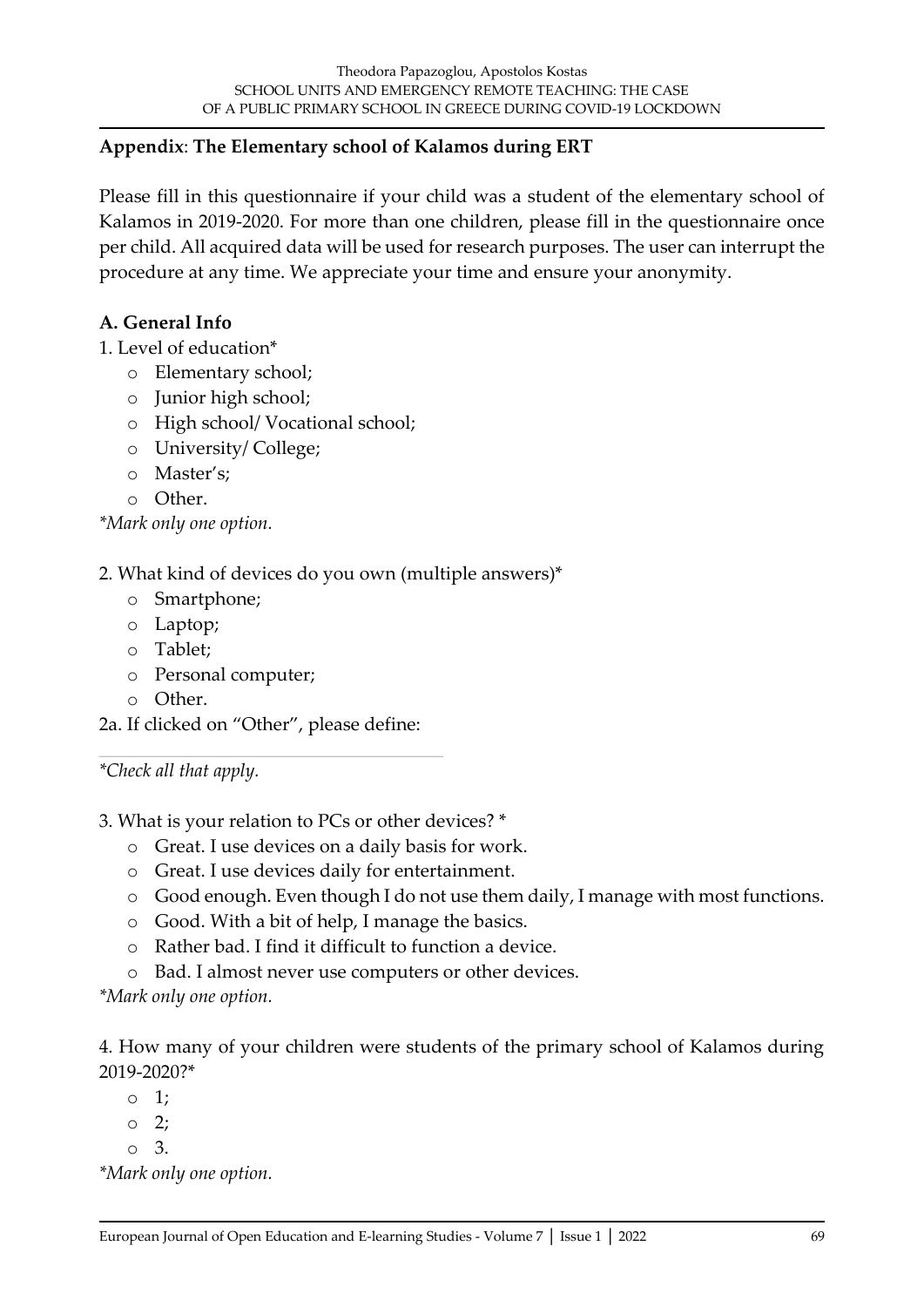5. Did your child participate in remote teaching of March- May 2020?'

o Yes;

o No.

5a. If clicked "No", please explain the reasons.

\**Mark only one option.*

6. Which class did the student attend in 2019- 2020?\*

*Mark only one oval.*

 $\circ$  1<sup>st</sup>;

 $\circ$  2<sup>nd</sup>;

 $\circ$   $3^{\text{rd}}$ ;

 $\circ$  4<sup>th</sup>;

- $\circ$  5<sup>th</sup>;
- $\circ$  6<sup>th</sup>.

7. In which way/s did you communicate with the class teacher during the pandemic? (multiple answers)\*

- o On the phone;
- o Via social media;
- o Via email;
- o I did not communicate;
- o Asynchronous teaching.

*\*Check all that apply.*

8. Did the student participate in asynchronous teaching? If so, which platform did they use?\*

- o E-class;
- o E-me;
- o Other;
- o They did not participate.

8a. If you clicked on "Other", please define:

*\*Mark only one option.*

9. How often did the student participate in asynchronous teaching? \* *Mark only one oval.*

- o Daily;
- o 4 times a week;
- o 3 times a week;
- o 2 times a week;
- o 1 time a week;
- o Less than once a week.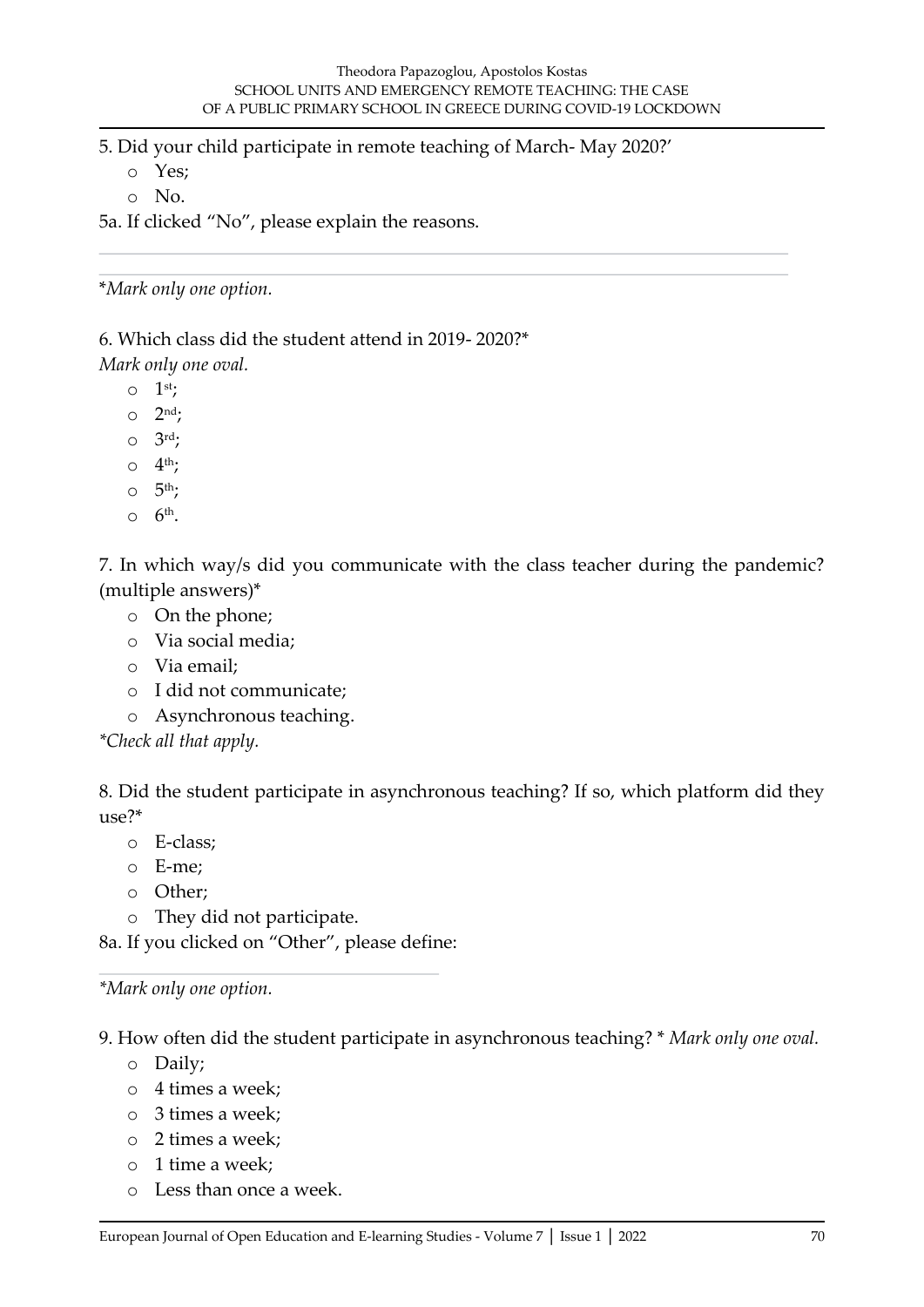| very easy to use    |  |                         | $\bigcirc$ $\bigcirc$ $\bigcirc$ $\bigcirc$ $\bigcirc$ $\bigcirc$ $\bigcirc$ very difficult to use |
|---------------------|--|-------------------------|----------------------------------------------------------------------------------------------------|
|                     |  | $1 \t 2 \t 3 \t 4 \t 5$ |                                                                                                    |
| Mark only one oval. |  |                         |                                                                                                    |
|                     |  |                         | 10. How easy was it for the student to use the asynchronous platform? *                            |

#### Synchronous teaching

11. Did the student participate in synchronous teaching? If so, which platform did they use?

- o Skype
- o Other
- o They did not participate, even though it happened
- o There was no synchronous teaching

11a. If clicked on "Other", please define:

\* *Mark only one option.*

12. How often did the student participate in asynchronous teaching?\*

- o 4 times a week;
- o 3 times a week;
- o 2 times a week;
- o 1 time a week;
- o Less than three times a month.

*\*Mark only one option.*

13. During synchronous teaching, was a camera and/or microphone used?\*

- o Camera
- o Camera and microphone
- o Microphone
- o Neither

*\*Mark only one option.*

14. What were the student's feeling when using the camera and/or microphone? (multiple answers)\*

- o Stress
- o Confidence
- o Nervousness
- o Shyness
- o Comfort
- o Other

14a. If you clicked on "Other", please define: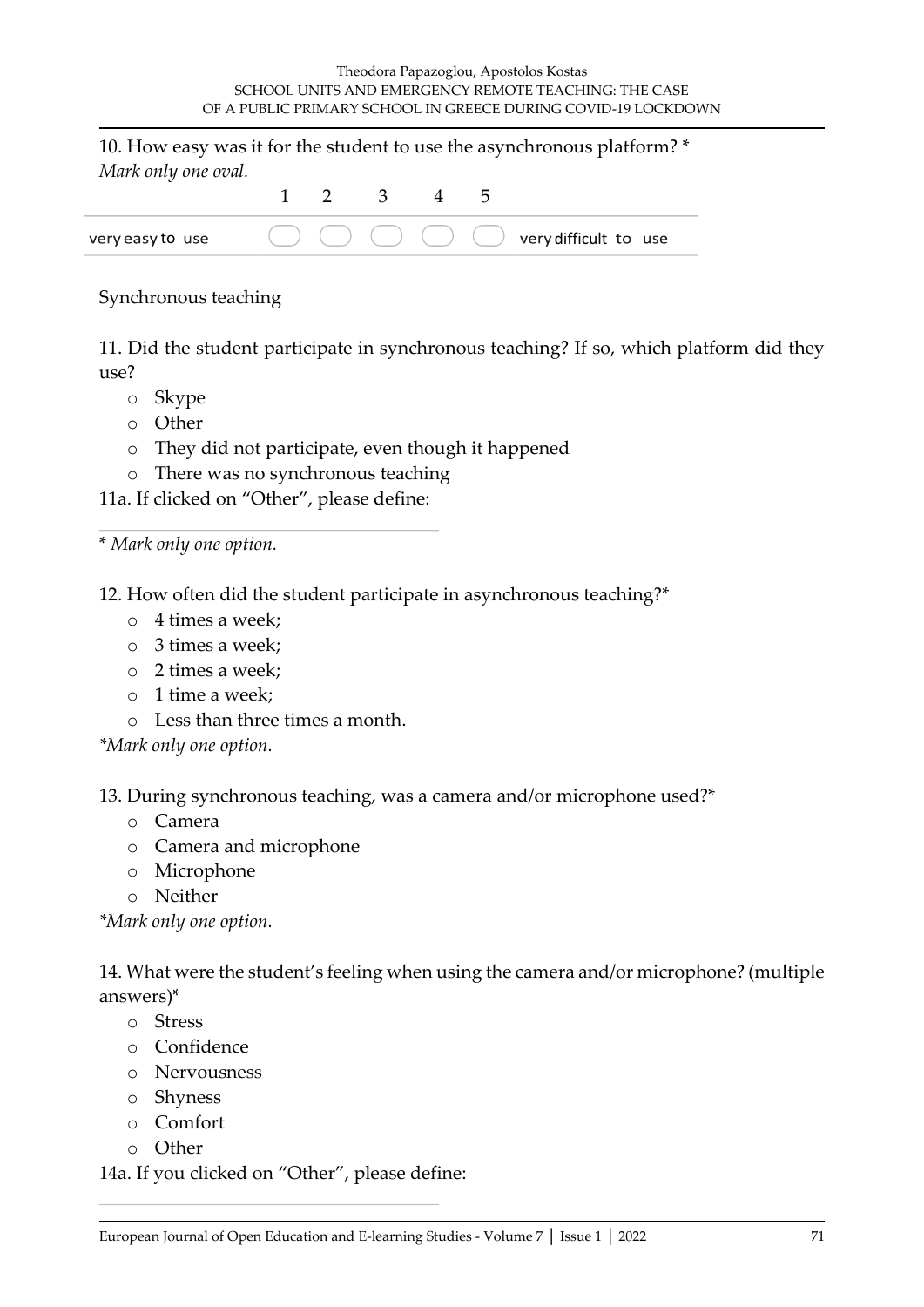*\*Check all that apply.*

15. How easy was it for the student to use the synchronous platform? \* *Mark only one oval.*

| very easy to use |  |  | very difficult to use |
|------------------|--|--|-----------------------|

#### Support of the student

16. Which member of the family offered support to the student during remote teaching?\*

- o Parent
- o Sibling
- o Grandparent
- o Other member of the broad family (cousin, uncle, etc.)
- o Non- related (neighbor, friend, teacher, etc.)
- o No one. There was no need for support.
- o No one. There was no one to support them.

*\*Check all that apply.*

#### 17. How much help did you provide to the student, during the remote teaching? \*

|                                 | All the | More at first, | A bit at first, | <b>Barely</b> | Not at |
|---------------------------------|---------|----------------|-----------------|---------------|--------|
|                                 | time    | less later on  | more later on   |               | all    |
| Connection on PC, connection on |         |                |                 |               |        |
| platforms                       |         |                |                 |               |        |
| Communication, message sending  |         |                |                 |               |        |
| Homework uploading              |         |                |                 |               |        |
| Problem solving (sound,         |         |                |                 |               |        |
| connectivity, camera, etc.)     |         |                |                 |               |        |
| Doing homework                  |         |                |                 |               |        |
| Typing homework/answers         |         |                |                 |               |        |
| Support during synchronous      |         |                |                 |               |        |
| teaching                        |         |                |                 |               |        |

18. Compared to the support you offered to your child during face to face teaching, how would you characterize the amount of help needed in remote teaching?\*

- o In remote teaching the student needed more support.
- o In remote teaching the student needed less support.
- o The amount of support was the same.

\**Mark only one option.*

19. Did you have any concerns regarding remote teaching? (If not, then type "No"). \*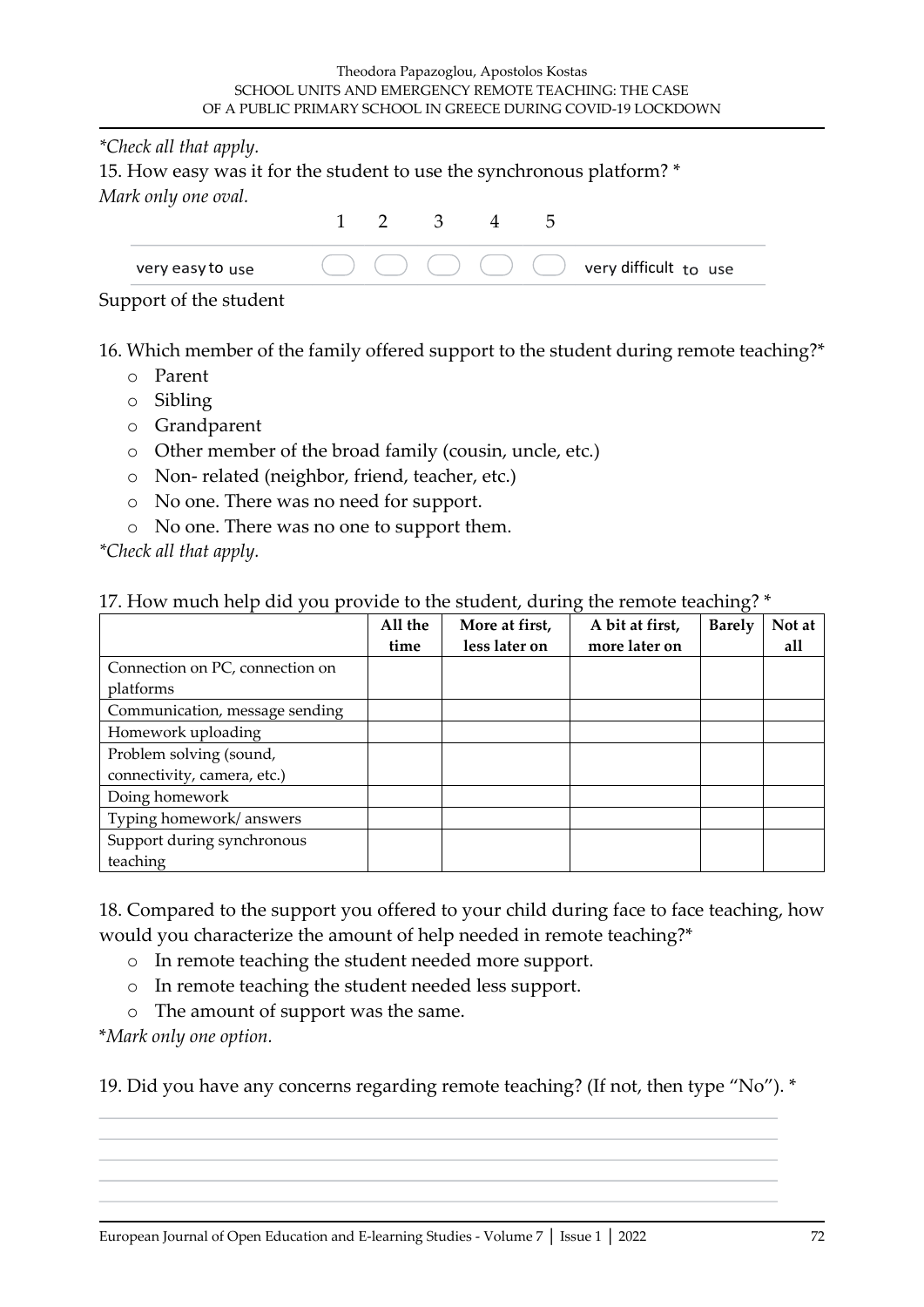Devices and connection

20. Availability of devices (PC, laptop, tablet, smart phone) \*

- o The student always had at least one device available to study or log on the platforms.
- o The student had everyday access, but at specific hours in the day.
- o The student did not have everyday access to devices.
- o The student did not have access to devices.

20a. If the student did not have everyday access, please define the reason (device in use by adults and/or siblings, internet connection issues, etc.)

*\*Mark only one option.*

21. If there was no device available, what did you do? (multiple answers)\*

- o Borrow device.
- o Share other student's device.
- o No participation in class.
- o Other

21a. If you clicked on "Other", please define:

*\*Check all that apply.*

22. The student's access online during remote teaching was:\*

- o Continuous and without problems.
- o Very good, with rare issues.
- o Sometimes good, others problematic.
- o Most of the times problematic.
- o So bad that the student could not participate

*\*Mark only one option.*

23. How easy was it for you to ensure an appropriate room or space for the student to study or log on the platforms?\*

- o Very easy. There was always a room available.
- o Easy. We had a problem very few times.
- o Pretty difficult. This was a frequent issue for us.
- o Impossible. There was always a problem finding space for the student.
- o Evaluation

*\*Mark only one oval.*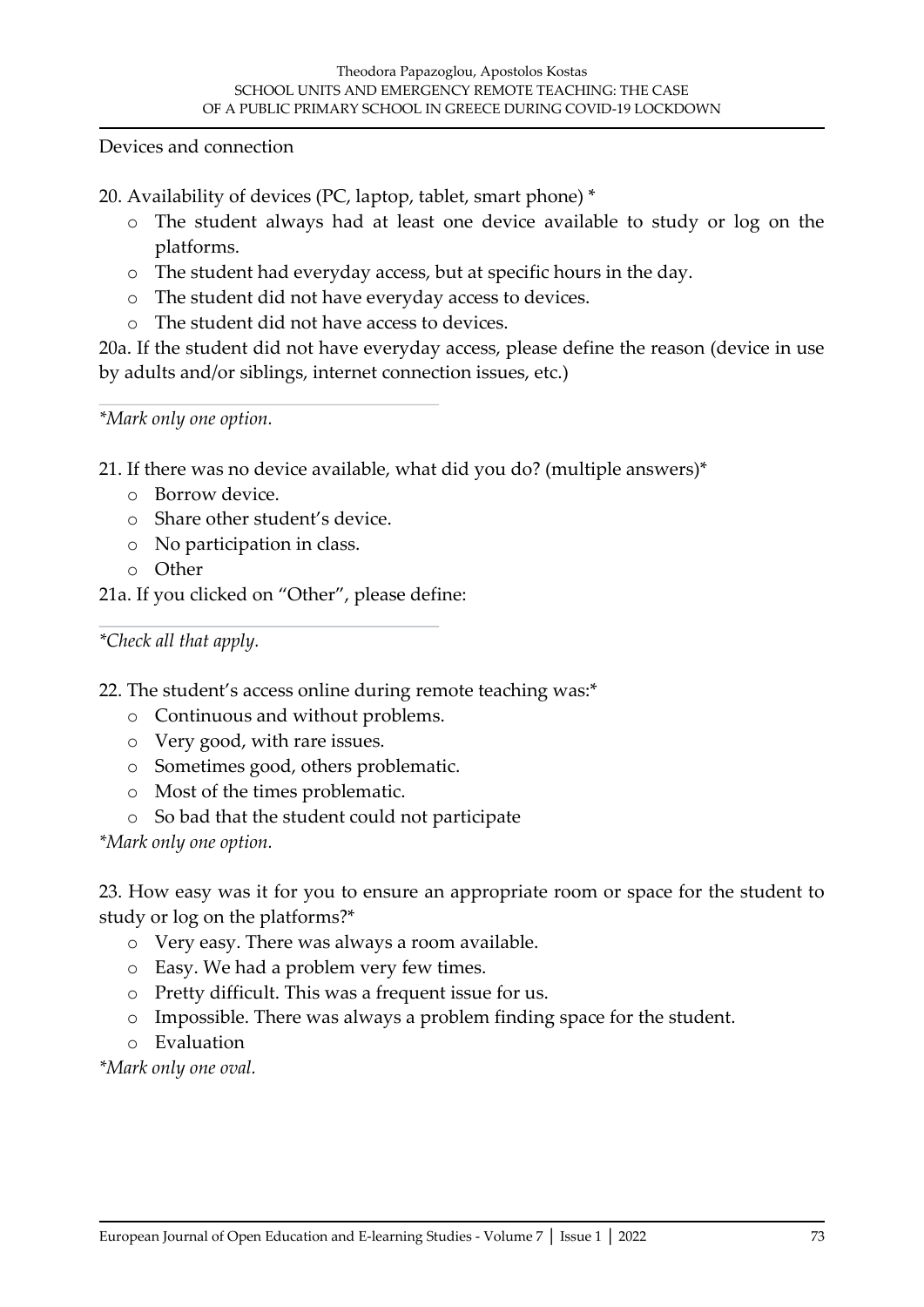| 24. How effective was remote teaching in your opinion? *<br>Mark only one oval. |  |                     |  |  |                                                      |
|---------------------------------------------------------------------------------|--|---------------------|--|--|------------------------------------------------------|
|                                                                                 |  | $1 \t2 \t3 \t4 \t5$ |  |  |                                                      |
| Not effective                                                                   |  |                     |  |  | $( ) ( ) ( ) ( ) ( ) ( )$ ( ) ( ) ( ) Very effective |

- 25. After this experience, how do you feel about remote teaching? (multiple answers)\*
	- o Security;
	- o Confidence;
	- o Relaxed;
	- o Trust in the system;
	- o Optimistic;
	- o Stress;
	- o Nervousness;
	- o Insecurity;
	- o Fear;
	- o Pessimistic;
	- o Other.

25a. If you clicked on "Other", please define:

*\*Check all that apply.*

27. Do you have any comments to make, which would help us better to understand the situation you experienced during remote teaching, i.e. organization of the school unit, coverage of taught materials, your family's reaction or any other personal comment?

End of questionnaire